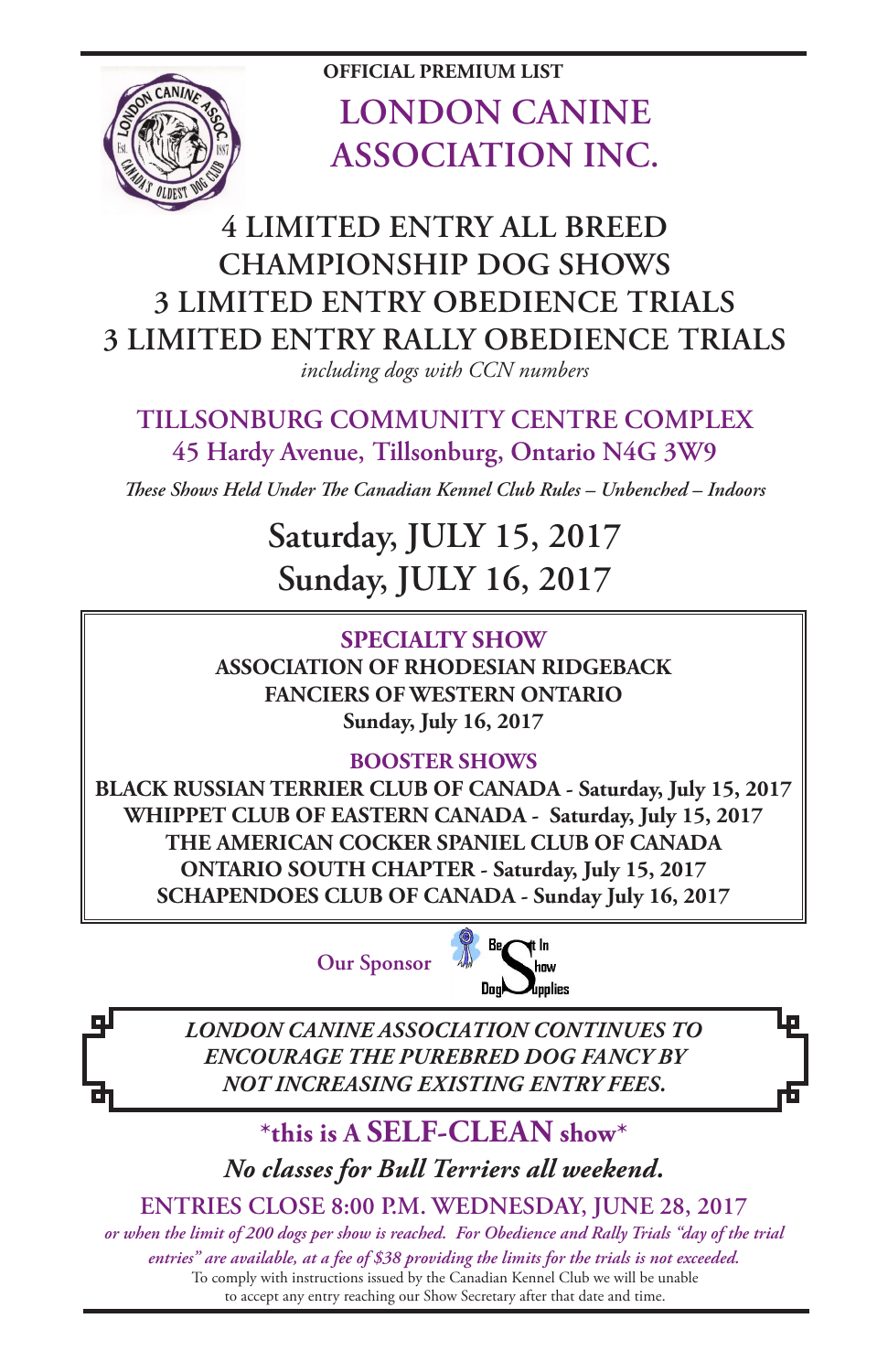#### **LONDON CANINE ASSOCIATION INC. CLUB OFFICERS**

*President* Martha Neeb *Vice President* Carol McGrogan *Secretary* Kathy Patten-Heal *Treasurer* Roy Aitchison

*Hospitality*

#### *Directors* Tracie Lawrence Helen MacPherson *Life Members* Roy Aitchison Helen MacPherson

#### **SHOW COMMITTEE**

*Show Chairpersons* Diane Waters - 519 245 6812 wheatenridgeken@bell.net Carol McGrogan - 519 472 3644 dalji@golden.net Roy Aitchison - 519 686 1955 2roy@bell.net *Obedience/Rally Chairperson* Tracie Lawrence (519) 438-0679 trekkees@rogers.com *Show Superintendent & Secretary* MJN Show Services 9 Samya Court Scarborough, ON M1R 2A4 (416) 759-8593 www.mjnshowservices.com Helen MacPherson *Chief Ring Steward* Carol McGrogan *Site Superintendent, RV & Trailer Parking* Roy Aitchison – (519) 686-1955 2roy@bell.net *Trophy Convenors* Tracie Lawrence, Diane Waters *Booth Inquiries* Martha Neeb – (519) 432-6028 mneeb@execulink.com *Show Photographer* Garth Gourlay Photography 231 Concession 11 E Freelton ON L0R 1K0 (905) 659-1413 *Show Veterinarian* Ostrander Vet Services 332810 Plank Line, R.R. 1 Mt. Elgin, ON (519) 842-7845 1-800-721-1034 (after hours)

#### **CONFORMATION JUDGES**

**Joan Beech** 5096 Calton Line, RR#6, Aylmer, ON N5H 2R5

**Melvin Beech** 5096 Calton Line, RR#6, Aylmer, ON N5H 2R5

**Stewart Dankner** 1153 Parthia Crescent, Mississauga, ON L4Y 2L3

**Raymond Lariviere Jnr.** 140 Skye St. Ingersoll, ON N5C 2R1

**Ole Nielsen**  35 St. Andrews St. Paris, On N6N 2W8

**Roberta Parish**  1540 Ash Rd., Victoria, BC V8N 2S8

**Cheryl Paterson** 406 Dingman Drive, London, ON N6N 1N3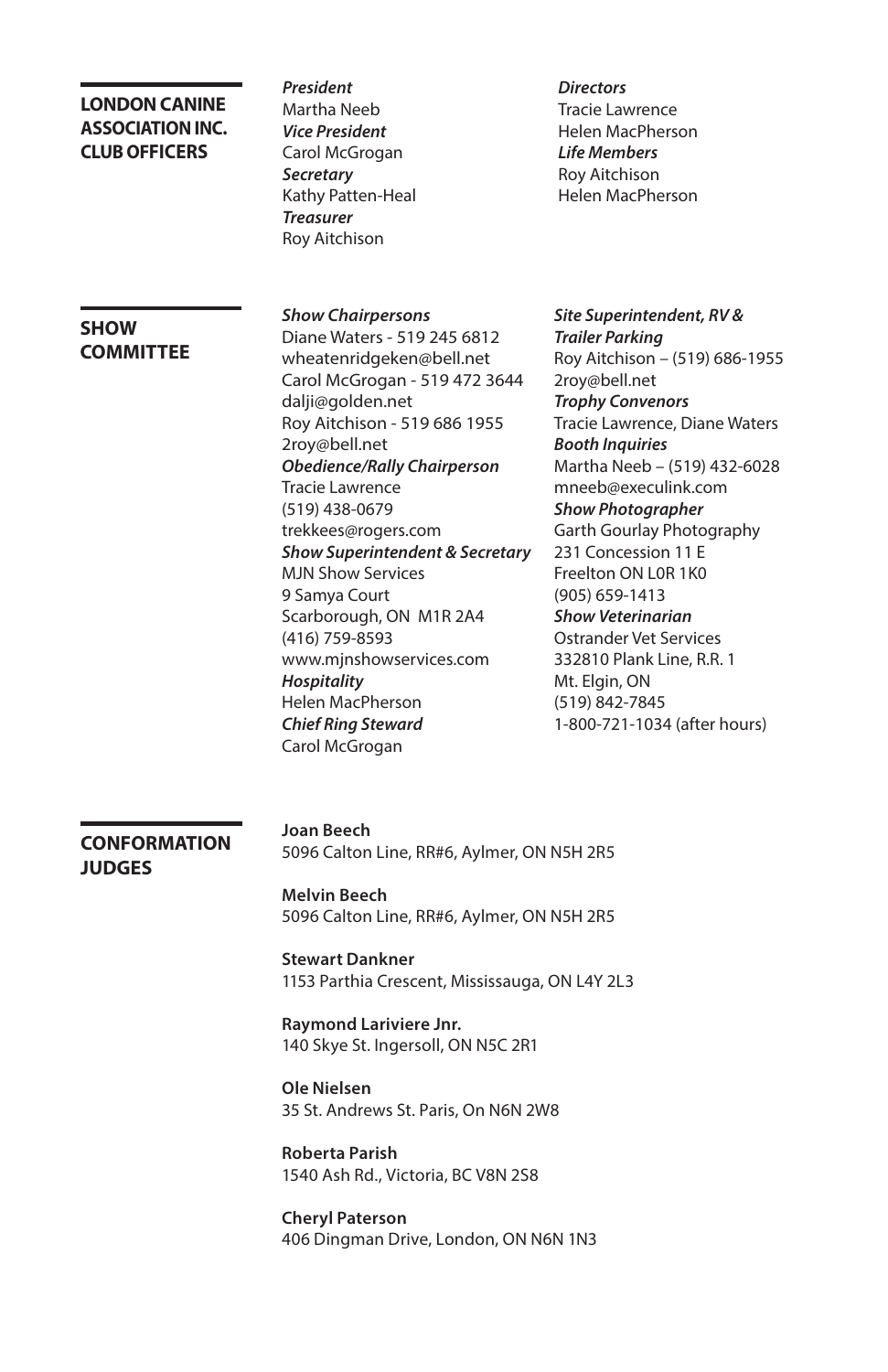# **2017 JUDGING ASSIGNMENTS**

*BULL TERRIERS EXEMPTED FROM ALL SHOWS*

| Grp                                                     | Sat. July 15th<br>Show #1                                                                                                                                         | Sat. July 15th<br>Show #2                         | Sun. July 16th<br>Show #3                                                                                                                     | Sun. July 16th<br>Show #4                                                                                                                               |
|---------------------------------------------------------|-------------------------------------------------------------------------------------------------------------------------------------------------------------------|---------------------------------------------------|-----------------------------------------------------------------------------------------------------------------------------------------------|---------------------------------------------------------------------------------------------------------------------------------------------------------|
| $\mathbf{1}$                                            | Joan Beech*                                                                                                                                                       | Stewart<br>Dankner*                               | Cheryl Paterson*                                                                                                                              | Ole Nielsen*                                                                                                                                            |
| $\overline{2}$                                          | Stewart<br>Dankner*                                                                                                                                               | Melvin Beech*                                     | Cheryl Paterson*<br>All Breeds in<br>Group 2 except<br><b>Rhodesian</b><br><b>Ridgebacks</b><br><b>Ole Nielsen</b><br>Rhodesian<br>Ridgebacks | Ole Nielsen*<br>Afghan Hound<br>to and including<br><b>Finnish Spitz</b><br><b>Roberta Parish</b><br>Foxhound<br>(American) to and<br>including Whippet |
| 3                                                       | <b>Stewart</b><br><b>Dankner</b><br>Akita to and<br>including<br><b>Greater Swiss</b><br><b>Mountain Dog</b><br>Joan Beech*<br><b>Balance of</b><br><b>Breeds</b> | Melvin Beech*                                     | Ole Nielsen*                                                                                                                                  | Roberta Parish*                                                                                                                                         |
| 4                                                       | Joan Beech*                                                                                                                                                       | Melvin Beech*                                     | Ole Nielsen*                                                                                                                                  | Raymond Lariviere*                                                                                                                                      |
| 5                                                       | Joan Beech*                                                                                                                                                       | Melvin Beech*                                     | Ole Nielsen*                                                                                                                                  | Cheryl Paterson*                                                                                                                                        |
| 6                                                       | Joan Beech*                                                                                                                                                       | Melvin Beech*                                     | Ole Nielsen*                                                                                                                                  | Cheryl Paterson*                                                                                                                                        |
| 7                                                       | Joan Beech*                                                                                                                                                       | Melvin Beech*                                     | Raymond<br>Lariviere*                                                                                                                         | Cheryl Paterson*<br>All Breeds in<br>Group7 except<br><b>Schapendoes</b><br>Ole Nielsen<br>Schapendoes                                                  |
| <b>BIS</b><br><b>BPIS</b><br><b>BVIS</b><br><b>BAIS</b> | Joan Beech<br><b>Best Brace in</b><br>Show                                                                                                                        | Melvin Beech<br><b>Best Baby Puppy</b><br>in Show | Ole Nielsen<br><b>Best Brace in Show</b><br><b>Best Bred By</b><br><b>Exhibitor in Show</b>                                                   | Cheryl Paterson<br><b>Best Baby Puppy in</b><br>Show                                                                                                    |

*\*Denotes Group Judging*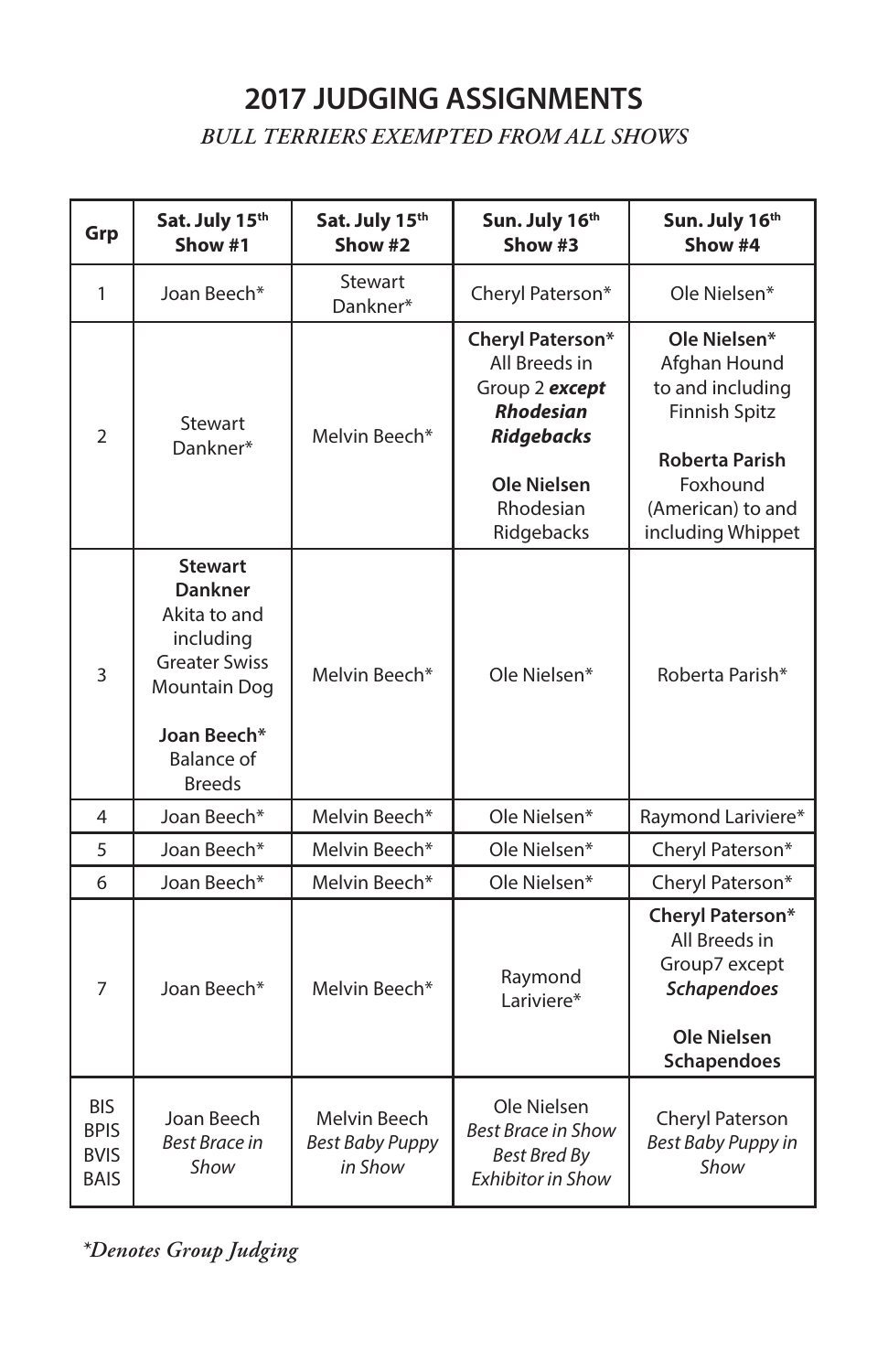### **ENTRY FEES CHAMPIONSHIP SHOW**

| Veteran Class entry fee per dog, per show\$15.00            |  |
|-------------------------------------------------------------|--|
| Sexually Altered Class entry fee per dog, per show \$15.00  |  |
|                                                             |  |
|                                                             |  |
| Exhibition Only or Brace or any Unofficial Class\$10.00     |  |
|                                                             |  |
| SPECIAL: Bred By Exhibitor Class - 4 shows - pay 1 price.   |  |
| Entry Fee FOR THE SAME DOG IN THE BRED BY CLASS  \$100.00   |  |
| and you MUST enter all four shows for a savings of \$24.00. |  |
|                                                             |  |

Junior Handling *(proceeds to go to zone 6 Junior Handling costs) . .* \$2.00

All fees include H.S.T. and are in Canadian Funds. A listing fee is payable for all dogs entered at shows who do not have an individual C.K.C. registration number, or an E.R.N. No. All cheques and money orders are to be made payable to **London Canine Association Inc.** and mailed to:

> MJN Show Services 9 Samya Court Scarborough, ON M1R 2A4

**Entries close 8:00 p.m. Wednesday, June 28, 2017 or when the limit of 200 dogs per show is reached** 

*LONDON CANINE ASSOCIATION CONTINUES TO ENCOURAGE THE PUREBRED DOG FANCY BY NOT INCREASING EXISTING ENTRY FEES*

#### **MJN Show Services – Fax Number: 416-759-7790**

MJN Show Services will accept entries when paid by VISA, MasterCard, American Express or e-mail transfer. The fee for this service is 10% of the total entry fee. Declined credit cards will be deemed non–payment and entries will be returned. Entries processed by credit card and then cancelled before closing time will be charged a fee of \$3.00. *MJN Show Services will not be held responsible for any difficulties encountered with fax transmissions. Please call to confirm receipt prior to closing.*

#### **TELEPHONE ENTRY SERVICE**

**FAX/CREDIT CARD ENTRIES-MJN SHOW SERVICES**



**CATALOGUE ADVERTISING**

#### **THE ENTRY LINE–Internet site: www.theentryline.com (519) 754-0393 1-800-293-2935 Fax: (519) 754-0796**

Mastercard/Visa/American Express. The Entry Line will close off their telephone and fax lines 2 hours before closing on **Wednesday, June 28, 2017 or when the limit of 200 dogs per show is reached.** This is a privately owned business that charges a fee for their service. MJN Show Services is not responsible for any errors made through The Entry Line.

Rates: ¼ page \$30.00, full page \$100.00 Send camera ready materials along with a cheque payable to London Canine Association Inc. to:

> Diane Waters, 196 McKellar Street Strathroy, ON N7G 2Y4 or wheatenridgeken@bell.net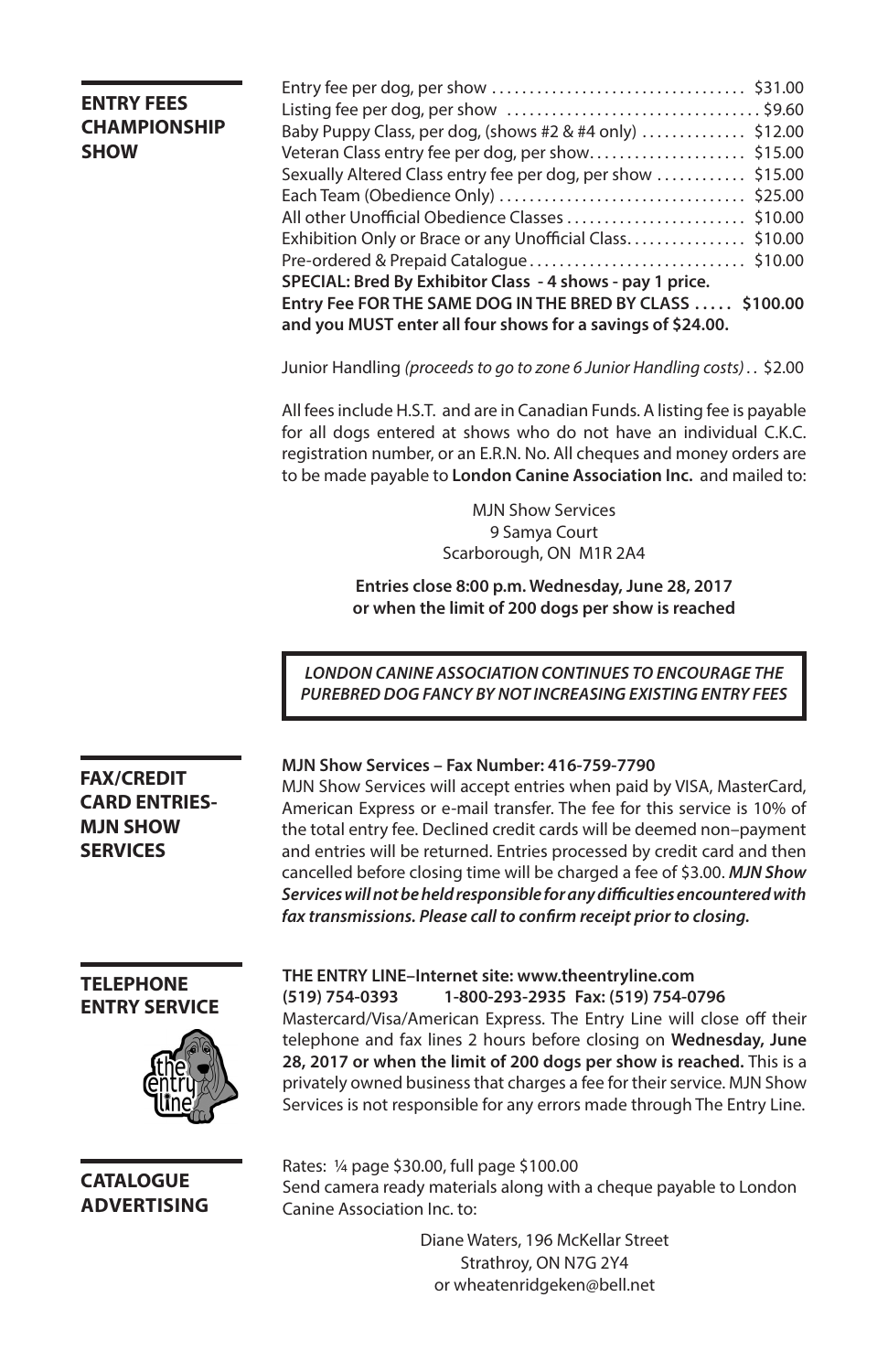#### **TROPHY LIST**



All donations will be acknowledged in the official show catalogue. **EACH NEW CHAMPION** at any one of the London Canine Association

Inc. shows will receive a rosette. The London Canine Association Inc. would like to thank members and friends for their generosity for the trophies that are awarded each day. **BEST IN SHOW each show**

• Rosette and/or Trophy – London Canine Association Inc. • 100.00 donated by Best In Show Dog Supplies, Kevin Urquhart **RESERVE BEST IN SHOW each show** • Rosette and/or Trophy – London Canine Association Inc. **BEST PUPPY IN SHOW each show** Rosette and/or Trophy – London Canine Association Inc. • 50.00 donated by Best In Show Dog Supplies, Kevin Urquhart **RESERVE BEST PUPPY IN SHOW each show** • Rosette and/or Trophy – London Canine Association Inc. **BEST BABY PUPPY IN SHOW #2 and #4** Rosette and/or Trophy – London Canine Association Inc. • 25.00 donated by Best In Show Dog Supplies, Kevin Urquhart - **BEST VETERAN IN SHOW each show** -Rosette and/or Trophy – London Canine Association Inc. **BEST ALTERED IN SHOW each show** • Rosette and/or Trophy – London Canine Association Inc. **BEST BRACE IN SHOWS #1 and #3** • Rosette and/or Trophy – London Canine Association Inc. **BEST BRED BY EXHIBITOR IN SHOW #3**  • Rosette and Trophy **–** Helen McPherson **First in Each Group and Best Puppy In Each Group - each show Best Baby Puppy in Group - Shows #2 and #4 Best Veteran in Group – each show Best Altered in Group – each show Best Brace in Group - Shows #1 and #3** Rosette and/or Trophy – London Canine Association Inc.

In addition, rosettes will be presented to Second, Third & Fourth in each Group, Puppy Group and Baby Puppy Group.

#### **PERPETUAL CONFORMATION TROPHIES**

Perpetual trophies will remain in the possession of the London Canine Association Inc. The name of each winner will be engraved on each Perpetual trophy. A "keeper" trophy will be donated by the London Canine Association Inc. if one has not been donated. If any winner wishes, they may have a picture taken with the perpetual trophy. **The Premiaire Cup** – awarded to the Airedale Terrier who wins the Canadian Bred Bitch Class on the first day of the shows. *Roy Aitchison, of Premiaire Kennel Reg'd, will offer a 'keeper' trophy.* **The London Canine Association Inc. Memorial Trophy** – awarded to the Best Bred By Exhibitor in Show, in Show #2. *This trophy is dedicated in loving memory of those departed members, who over the years have made meaningful contributions to the London Canine Association Inc.* **Best Overall Junior Handler** – in the LCA Conformation Junior Handling competition, *offered by Roy Aitchison, Premiaire Kennel Reg'd.* The trophy will remain in the possession of the London Canine Association Inc. and a keeper trophy will be presented to the winner.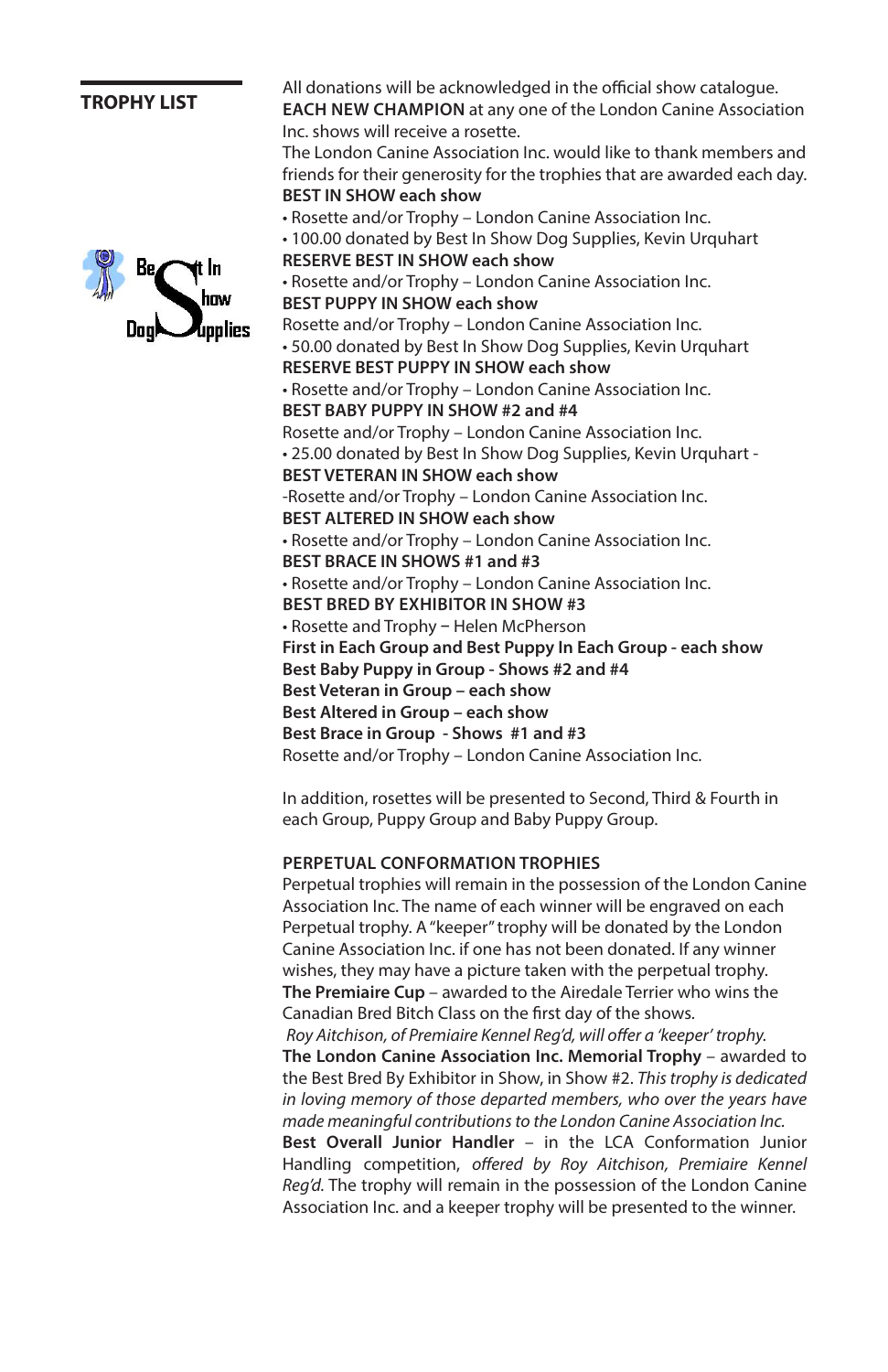#### **TROPHY LIST cont'd**

#### **INDIVIDUAL CONFORMATION TROPHIES**

#### **EACH SHOW:**

**Dachshund (SLH)** - Best of Winners - offered by Katherine & George Legacy, Dachshalott Kennel

#### **SHOW #1**

**Basenji** – Best of Breed – "In Loving Memory of Ch.(ALT)Ch. Mankia's Penye Kudumu Dalji and her great nephew CH. Dalji's Zuri Kinyago A Mankia, offered by Carol McGrogan, Dalji Kennel Reg'd

**Dalmatian** – Best of Breed – In Loving Memory of TCJ Sweetheart (Muffin)", offered by Carol McGrogan, Dalji Kennel Reg'd.

**Rhodesian Ridgeback** –" In Loving Memory of sweet "Honey", Ch. Wheatenridge Rollings Home", offered by Diane Waters, Wheatenridge Kennel Reg'd.

#### **SHOW #2**

**Basenji** – Best of Breed – "In Loving Memory of the sisters Ch. Dalji's Kirembo Kwa Mankia JSR, SRM2, VSR and Ch. Dalji's Kimaji Kwa Mankia JSR, SRM2, VSR, JOR2, ORM, VOR and their brother UKC CAN CH. Dalji's Kibwanadogo Kwa Mankia FCh. JOR2, RChS, ORM, SRM, RChO, VOR2, VSR.", offered by Carol McGrogan, Dalji Kennel Reg'd.

**Whippet** – Best of Breed – in memory of "Pete", Ch. Wheatenridge Baccarat Tobasco", offered by Diane Waters, Wheatenridge Kennel Reg'd.

#### **SHOW #3**

 **Basenji** – Best of Breed – "In Loving Memory of BIS Can, BIS Int./SAV. Am Ch. Mankia's Mishindi VOR, VSR, & his daughter Ch. Mankia's TatuTawi Kwa Dalji SRCh., VSR2, VOR, JOR2" offered by Carol McGrogan, Dalji Kennel Reg'd.

**Dalmatian** – Best of Breed –"In Loving Memory of Ch. London Town's Beauregard and Carol's Maggie Muggins", offered by Carol McGrogan, Dalji Kennel Reg'd.

**Rhodesian Ridgeback** – Best Bred By Exhibitor – "In Loving Memory of Bob the Dog aka Ch. Wheatenridge Baccarat Balak", offered by Diane Waters, Wheatenridge Kennel Reg'd.

**Best Bred By Exhibitor in Show** offered by Helen MacPherson, Heamac Kennel

#### **SHOW #4**

**Basenji** – Best Puppy –"In Loving Memory of MBIS Can./Am. Ch. Mankia's Kuchimba (Digger)" offered by Carol McGrogan, Dalji Kennel Reg'd.

**Basenji** – Best of Breed – "In Loving Memory of Can./Int.Ch. Dalji's Shauri LaHila A Mankia SRM and her brothers Ch. Mankia's Balozima Kwa Dalji and Ch. Mankia's Kimwondo Kwa Dalji RCHX, VSR2 SRM, ORM, VOR" offered by Carol McGrogan, Dalji Kennel Reg'd.

**Dalmatian** – Best Puppy –"In Loving Memory of the three siblings Ch. Dalji's Gentle Zachariah, Ch. Dalji's Tears of Joy, Ch. TCJ Diamond in the Ruff" offered by Carol McGrogan, Dalji Kennel Reg'd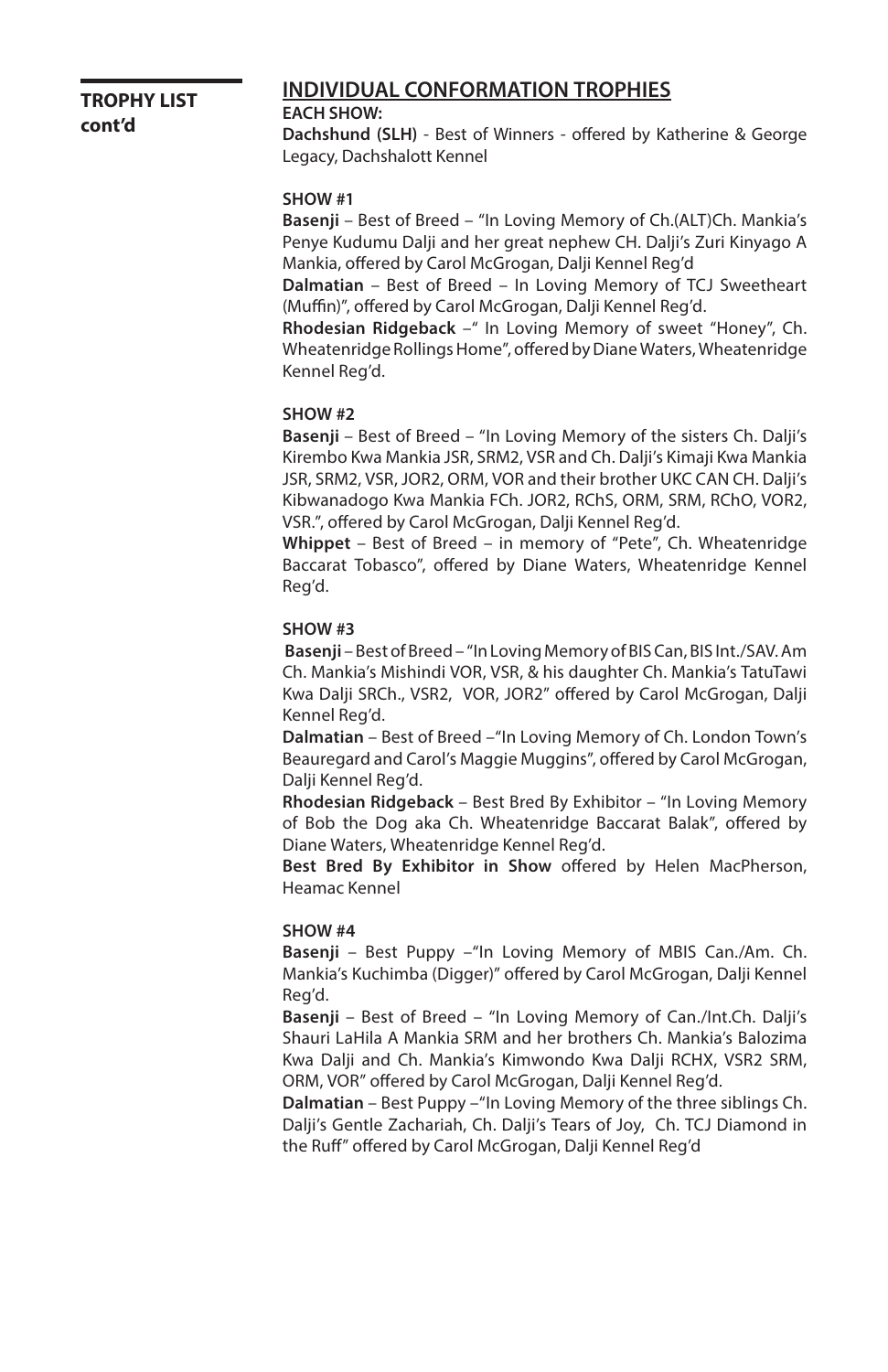**CKC INFORMATION** The Canadian Kennel Club Mr. Lance Novak 200 Ronson Drive, Suite 400 Executive Director Etobicoke, ON M9W 5Z9 information@ckc.ca Phone: (416) 675-5511 Fax: (416) 675-6506 Hours: 9:00 a.m. - 5:00 p.m. M - F *CKC Director:*  Dr. Paul Eckford *Conformation Representative:* Mr. Ted Fahlgren **Obedience Representative:** Mr. Delvyn Lunn **BOOSTER SHOWS** The following Clubs will support the entries and consider the classes for Breed as their Booster. London Canine Association Inc. will offer Rosettes for the following booster placements; Best of Breed, Best of Opposite Sex, Best of Winners, Best Puppy in Breed, Winner's Male, Winner's Female, Reserve Winner's Male, Reserve Winner's Female. **AMERICAN COCKER SPANIEL CLUB OF CANADA, ONTARIO SOUTH CHAPTER Saturday, July 15, 2017, Show #1 - Judge: Joan Beech President** – Jean Ashley **Vice President** – Kathy Fullerton, **Secretary** - Diane McKenty-Tanguay **Treasurer** – Christine Wagner The American Cocker Spaniel Club of Canada will provide suitable prizes for BB, BO, BW, WD, WB, BP, BBP and Obedience and Rally HQS of the Day. **WHIPPET CLUB OF EASTERN CANADA Saturday, July 15, 2017, Show #2 - Judge: Melvin Beech President -** Kate Darbyshire  **Vice-President -** Lorraine Burch  **Secretary/Treasurer -** Heather Dansereau The Whippet Club of Eastern Canada will provide suitable prizes for BB, BO, BW, WD, WB, BP and BBP **BLACK RUSSIAN TERRIER CLUB OF CANADA Saturday, July 15, 2017, Show #2 - Judge: Melvin Beech President -** Joan Brown  **Vice President -** Kerri Burnett  **Secretary/Treasurer -** Irina Polonski The Black Russian Terrier Club of Canada will provide suitable prizes for BB, BO, BW, WD, WB, BP and BBP **SCHAPENDOES CLUB OF CANADA Sunday, July 16, 2017 Show #4 - Judge: Ole Nielsen President** – Mike Dadswell **Vice President** – Therese Page **Secretary** – Claude Ethier **Treasurer** – Amanda Campbell The Schapendoes Club of Canada will provide suitable prizes for all

participants.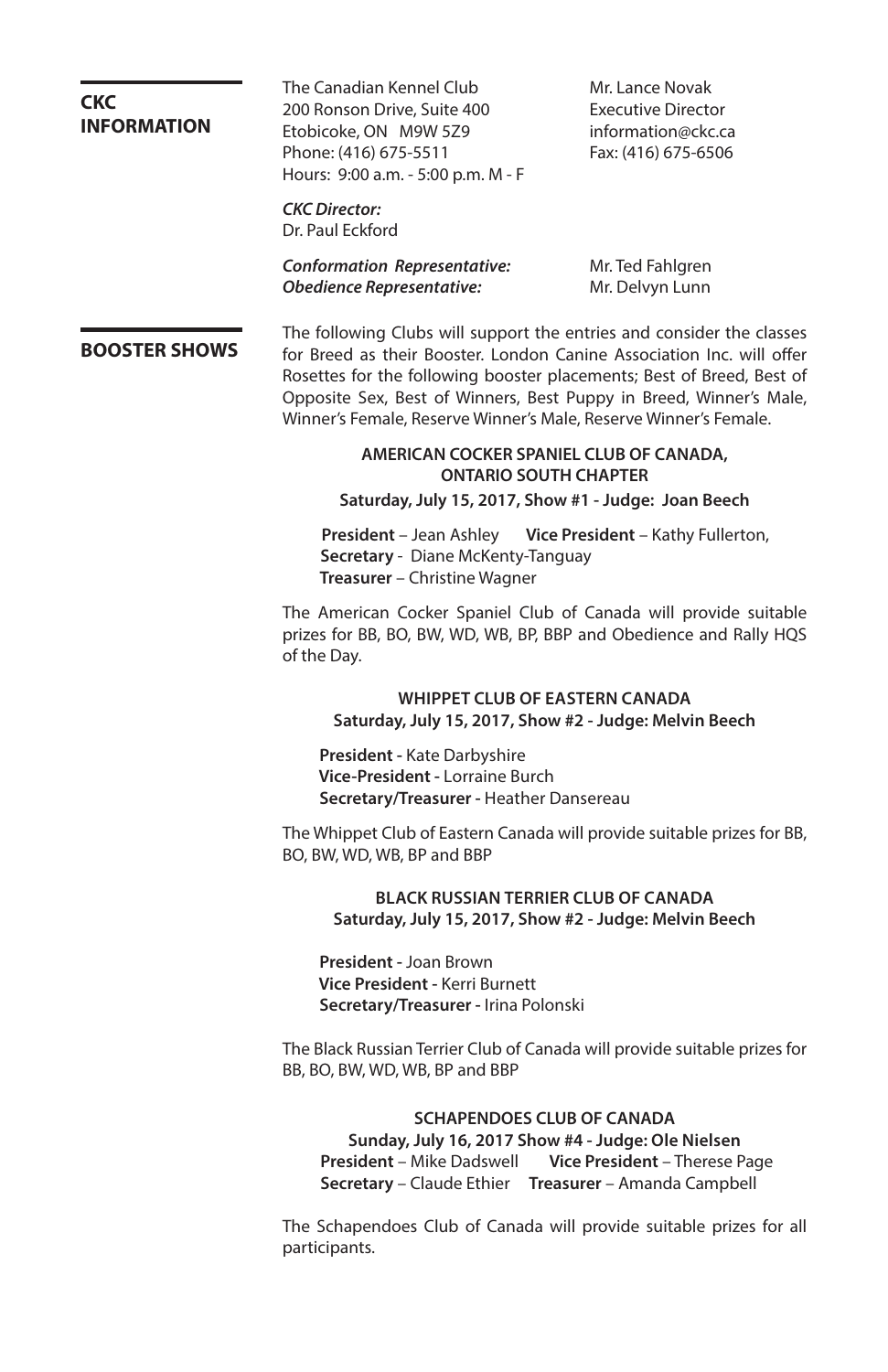| <b>London Canine Association Inc.</b><br>Sat. JULY 15, 2017 (Show 1)<br>Entry Fees (\$31.00/show)<br>s<br>$\Box$ Sat. JULY 15, 2017 (Show 2)<br>$\mathbb{S}$<br>Listing Fees (\$9.60/show)<br>Sun. JULY 16, 2017 (Show 3)<br>s<br>Baby Puppy class(\$12.00/show)<br>Veterans class (\$15.00/show)<br>\$<br>$\Box$ Sun. JULY 16, 2017 (Show 4)<br><b>CLOSING DATE: 8 p.m.</b><br>Brace/Exhibition Only/Unofficial Classes<br>Wednesday, June 28, 2017, or when the limit of<br>$\sim$<br>(\$10.00 each)<br>200 dogs per show is reached<br>s<br>Altered (\$15.00/show)<br><b>London Canine Association Inc.</b><br>Catalogue (\$10.00 ea)<br>$\mathbb{S}$<br>and mail to:<br><b>MJN Show Services</b><br>RV/camping (\$60.00 serviced, \$35.00 unserviced)<br>9 Samya Court<br>(fee must be included with entry fees)<br>Please type or print clearly<br>Scarborough, ON M1R 2A4<br><b>TOTAL</b> enclosed<br>\$<br>Breed<br>Sex<br>Variety<br>Enter in the following Classes:<br>$\Box$ Junior Puppy<br>$\Box$ Open<br>Altered Class<br>$\Box$ Exhibition Only<br>$\Box$ Senior Puppy<br>Specials Only<br>$\Box$ 12 - 18 Month<br>□ Baby Puppy (shows #2 & #4 only) <b>□</b> Special - Enter all 4 shows with<br>$\Box$ Canadian Bred<br>$\Box$ Veterans<br>the SAME DOG in the Bred By Class to<br>$\Box$ Bred by Exhibitor<br>п<br>Brace (shows #1 & #3 only)<br>pay one price of \$100.<br>Reg. Name of Dog<br>Check One - and - Enter Number here<br>Date of Birth<br>Is this a puppy?<br>◻<br>D ______ M ______ Y __<br>YES NO<br>CKC Reg. No.<br>◻<br>CKC ERN No.<br>⊓<br>CKC Misc. Cert. No.<br>Place of Birth<br>$\Box$ Canada<br>$\Box$ Elsewhere<br>Listed<br>Breeder(s)<br>Sire<br>Dam<br>Reg'd Owner(s)<br>Owner's Address<br>City<br>Code<br>Prov.<br>Name of Owner's Agent (if any)<br>at the Show<br>Agent's Address<br>City<br>Prov.<br>Code<br>Mail I.D. to $\square$ Owner or $\square$ Agent<br>Email<br><b>FAX/CREDIT CARD ENTRIES</b><br>Amer Express A Mastercard VISA Card No.<br><b>Expiry</b> Expiry<br>Name of Cardholder<br>Signature |  |  | OFFICIAL CANADIAN KENNEL CLUB FORM<br><b>CONFORMATION</b> |  |  |  |  |  |  |  |
|-----------------------------------------------------------------------------------------------------------------------------------------------------------------------------------------------------------------------------------------------------------------------------------------------------------------------------------------------------------------------------------------------------------------------------------------------------------------------------------------------------------------------------------------------------------------------------------------------------------------------------------------------------------------------------------------------------------------------------------------------------------------------------------------------------------------------------------------------------------------------------------------------------------------------------------------------------------------------------------------------------------------------------------------------------------------------------------------------------------------------------------------------------------------------------------------------------------------------------------------------------------------------------------------------------------------------------------------------------------------------------------------------------------------------------------------------------------------------------------------------------------------------------------------------------------------------------------------------------------------------------------------------------------------------------------------------------------------------------------------------------------------------------------------------------------------------------------------------------------------------------------------------------------------------------------------------------------------------------------------------------------------------------------------------------------------|--|--|-----------------------------------------------------------|--|--|--|--|--|--|--|
|                                                                                                                                                                                                                                                                                                                                                                                                                                                                                                                                                                                                                                                                                                                                                                                                                                                                                                                                                                                                                                                                                                                                                                                                                                                                                                                                                                                                                                                                                                                                                                                                                                                                                                                                                                                                                                                                                                                                                                                                                                                                 |  |  |                                                           |  |  |  |  |  |  |  |
|                                                                                                                                                                                                                                                                                                                                                                                                                                                                                                                                                                                                                                                                                                                                                                                                                                                                                                                                                                                                                                                                                                                                                                                                                                                                                                                                                                                                                                                                                                                                                                                                                                                                                                                                                                                                                                                                                                                                                                                                                                                                 |  |  |                                                           |  |  |  |  |  |  |  |
|                                                                                                                                                                                                                                                                                                                                                                                                                                                                                                                                                                                                                                                                                                                                                                                                                                                                                                                                                                                                                                                                                                                                                                                                                                                                                                                                                                                                                                                                                                                                                                                                                                                                                                                                                                                                                                                                                                                                                                                                                                                                 |  |  |                                                           |  |  |  |  |  |  |  |
|                                                                                                                                                                                                                                                                                                                                                                                                                                                                                                                                                                                                                                                                                                                                                                                                                                                                                                                                                                                                                                                                                                                                                                                                                                                                                                                                                                                                                                                                                                                                                                                                                                                                                                                                                                                                                                                                                                                                                                                                                                                                 |  |  |                                                           |  |  |  |  |  |  |  |
|                                                                                                                                                                                                                                                                                                                                                                                                                                                                                                                                                                                                                                                                                                                                                                                                                                                                                                                                                                                                                                                                                                                                                                                                                                                                                                                                                                                                                                                                                                                                                                                                                                                                                                                                                                                                                                                                                                                                                                                                                                                                 |  |  |                                                           |  |  |  |  |  |  |  |
|                                                                                                                                                                                                                                                                                                                                                                                                                                                                                                                                                                                                                                                                                                                                                                                                                                                                                                                                                                                                                                                                                                                                                                                                                                                                                                                                                                                                                                                                                                                                                                                                                                                                                                                                                                                                                                                                                                                                                                                                                                                                 |  |  |                                                           |  |  |  |  |  |  |  |
|                                                                                                                                                                                                                                                                                                                                                                                                                                                                                                                                                                                                                                                                                                                                                                                                                                                                                                                                                                                                                                                                                                                                                                                                                                                                                                                                                                                                                                                                                                                                                                                                                                                                                                                                                                                                                                                                                                                                                                                                                                                                 |  |  |                                                           |  |  |  |  |  |  |  |
|                                                                                                                                                                                                                                                                                                                                                                                                                                                                                                                                                                                                                                                                                                                                                                                                                                                                                                                                                                                                                                                                                                                                                                                                                                                                                                                                                                                                                                                                                                                                                                                                                                                                                                                                                                                                                                                                                                                                                                                                                                                                 |  |  |                                                           |  |  |  |  |  |  |  |
|                                                                                                                                                                                                                                                                                                                                                                                                                                                                                                                                                                                                                                                                                                                                                                                                                                                                                                                                                                                                                                                                                                                                                                                                                                                                                                                                                                                                                                                                                                                                                                                                                                                                                                                                                                                                                                                                                                                                                                                                                                                                 |  |  |                                                           |  |  |  |  |  |  |  |
|                                                                                                                                                                                                                                                                                                                                                                                                                                                                                                                                                                                                                                                                                                                                                                                                                                                                                                                                                                                                                                                                                                                                                                                                                                                                                                                                                                                                                                                                                                                                                                                                                                                                                                                                                                                                                                                                                                                                                                                                                                                                 |  |  |                                                           |  |  |  |  |  |  |  |
|                                                                                                                                                                                                                                                                                                                                                                                                                                                                                                                                                                                                                                                                                                                                                                                                                                                                                                                                                                                                                                                                                                                                                                                                                                                                                                                                                                                                                                                                                                                                                                                                                                                                                                                                                                                                                                                                                                                                                                                                                                                                 |  |  |                                                           |  |  |  |  |  |  |  |
|                                                                                                                                                                                                                                                                                                                                                                                                                                                                                                                                                                                                                                                                                                                                                                                                                                                                                                                                                                                                                                                                                                                                                                                                                                                                                                                                                                                                                                                                                                                                                                                                                                                                                                                                                                                                                                                                                                                                                                                                                                                                 |  |  |                                                           |  |  |  |  |  |  |  |
|                                                                                                                                                                                                                                                                                                                                                                                                                                                                                                                                                                                                                                                                                                                                                                                                                                                                                                                                                                                                                                                                                                                                                                                                                                                                                                                                                                                                                                                                                                                                                                                                                                                                                                                                                                                                                                                                                                                                                                                                                                                                 |  |  |                                                           |  |  |  |  |  |  |  |
|                                                                                                                                                                                                                                                                                                                                                                                                                                                                                                                                                                                                                                                                                                                                                                                                                                                                                                                                                                                                                                                                                                                                                                                                                                                                                                                                                                                                                                                                                                                                                                                                                                                                                                                                                                                                                                                                                                                                                                                                                                                                 |  |  |                                                           |  |  |  |  |  |  |  |
|                                                                                                                                                                                                                                                                                                                                                                                                                                                                                                                                                                                                                                                                                                                                                                                                                                                                                                                                                                                                                                                                                                                                                                                                                                                                                                                                                                                                                                                                                                                                                                                                                                                                                                                                                                                                                                                                                                                                                                                                                                                                 |  |  |                                                           |  |  |  |  |  |  |  |
|                                                                                                                                                                                                                                                                                                                                                                                                                                                                                                                                                                                                                                                                                                                                                                                                                                                                                                                                                                                                                                                                                                                                                                                                                                                                                                                                                                                                                                                                                                                                                                                                                                                                                                                                                                                                                                                                                                                                                                                                                                                                 |  |  |                                                           |  |  |  |  |  |  |  |
|                                                                                                                                                                                                                                                                                                                                                                                                                                                                                                                                                                                                                                                                                                                                                                                                                                                                                                                                                                                                                                                                                                                                                                                                                                                                                                                                                                                                                                                                                                                                                                                                                                                                                                                                                                                                                                                                                                                                                                                                                                                                 |  |  |                                                           |  |  |  |  |  |  |  |
|                                                                                                                                                                                                                                                                                                                                                                                                                                                                                                                                                                                                                                                                                                                                                                                                                                                                                                                                                                                                                                                                                                                                                                                                                                                                                                                                                                                                                                                                                                                                                                                                                                                                                                                                                                                                                                                                                                                                                                                                                                                                 |  |  |                                                           |  |  |  |  |  |  |  |
|                                                                                                                                                                                                                                                                                                                                                                                                                                                                                                                                                                                                                                                                                                                                                                                                                                                                                                                                                                                                                                                                                                                                                                                                                                                                                                                                                                                                                                                                                                                                                                                                                                                                                                                                                                                                                                                                                                                                                                                                                                                                 |  |  |                                                           |  |  |  |  |  |  |  |
|                                                                                                                                                                                                                                                                                                                                                                                                                                                                                                                                                                                                                                                                                                                                                                                                                                                                                                                                                                                                                                                                                                                                                                                                                                                                                                                                                                                                                                                                                                                                                                                                                                                                                                                                                                                                                                                                                                                                                                                                                                                                 |  |  |                                                           |  |  |  |  |  |  |  |
|                                                                                                                                                                                                                                                                                                                                                                                                                                                                                                                                                                                                                                                                                                                                                                                                                                                                                                                                                                                                                                                                                                                                                                                                                                                                                                                                                                                                                                                                                                                                                                                                                                                                                                                                                                                                                                                                                                                                                                                                                                                                 |  |  |                                                           |  |  |  |  |  |  |  |
|                                                                                                                                                                                                                                                                                                                                                                                                                                                                                                                                                                                                                                                                                                                                                                                                                                                                                                                                                                                                                                                                                                                                                                                                                                                                                                                                                                                                                                                                                                                                                                                                                                                                                                                                                                                                                                                                                                                                                                                                                                                                 |  |  |                                                           |  |  |  |  |  |  |  |
|                                                                                                                                                                                                                                                                                                                                                                                                                                                                                                                                                                                                                                                                                                                                                                                                                                                                                                                                                                                                                                                                                                                                                                                                                                                                                                                                                                                                                                                                                                                                                                                                                                                                                                                                                                                                                                                                                                                                                                                                                                                                 |  |  |                                                           |  |  |  |  |  |  |  |
|                                                                                                                                                                                                                                                                                                                                                                                                                                                                                                                                                                                                                                                                                                                                                                                                                                                                                                                                                                                                                                                                                                                                                                                                                                                                                                                                                                                                                                                                                                                                                                                                                                                                                                                                                                                                                                                                                                                                                                                                                                                                 |  |  |                                                           |  |  |  |  |  |  |  |
|                                                                                                                                                                                                                                                                                                                                                                                                                                                                                                                                                                                                                                                                                                                                                                                                                                                                                                                                                                                                                                                                                                                                                                                                                                                                                                                                                                                                                                                                                                                                                                                                                                                                                                                                                                                                                                                                                                                                                                                                                                                                 |  |  |                                                           |  |  |  |  |  |  |  |
|                                                                                                                                                                                                                                                                                                                                                                                                                                                                                                                                                                                                                                                                                                                                                                                                                                                                                                                                                                                                                                                                                                                                                                                                                                                                                                                                                                                                                                                                                                                                                                                                                                                                                                                                                                                                                                                                                                                                                                                                                                                                 |  |  |                                                           |  |  |  |  |  |  |  |
|                                                                                                                                                                                                                                                                                                                                                                                                                                                                                                                                                                                                                                                                                                                                                                                                                                                                                                                                                                                                                                                                                                                                                                                                                                                                                                                                                                                                                                                                                                                                                                                                                                                                                                                                                                                                                                                                                                                                                                                                                                                                 |  |  |                                                           |  |  |  |  |  |  |  |
|                                                                                                                                                                                                                                                                                                                                                                                                                                                                                                                                                                                                                                                                                                                                                                                                                                                                                                                                                                                                                                                                                                                                                                                                                                                                                                                                                                                                                                                                                                                                                                                                                                                                                                                                                                                                                                                                                                                                                                                                                                                                 |  |  |                                                           |  |  |  |  |  |  |  |
|                                                                                                                                                                                                                                                                                                                                                                                                                                                                                                                                                                                                                                                                                                                                                                                                                                                                                                                                                                                                                                                                                                                                                                                                                                                                                                                                                                                                                                                                                                                                                                                                                                                                                                                                                                                                                                                                                                                                                                                                                                                                 |  |  |                                                           |  |  |  |  |  |  |  |
|                                                                                                                                                                                                                                                                                                                                                                                                                                                                                                                                                                                                                                                                                                                                                                                                                                                                                                                                                                                                                                                                                                                                                                                                                                                                                                                                                                                                                                                                                                                                                                                                                                                                                                                                                                                                                                                                                                                                                                                                                                                                 |  |  |                                                           |  |  |  |  |  |  |  |
|                                                                                                                                                                                                                                                                                                                                                                                                                                                                                                                                                                                                                                                                                                                                                                                                                                                                                                                                                                                                                                                                                                                                                                                                                                                                                                                                                                                                                                                                                                                                                                                                                                                                                                                                                                                                                                                                                                                                                                                                                                                                 |  |  |                                                           |  |  |  |  |  |  |  |
|                                                                                                                                                                                                                                                                                                                                                                                                                                                                                                                                                                                                                                                                                                                                                                                                                                                                                                                                                                                                                                                                                                                                                                                                                                                                                                                                                                                                                                                                                                                                                                                                                                                                                                                                                                                                                                                                                                                                                                                                                                                                 |  |  |                                                           |  |  |  |  |  |  |  |
|                                                                                                                                                                                                                                                                                                                                                                                                                                                                                                                                                                                                                                                                                                                                                                                                                                                                                                                                                                                                                                                                                                                                                                                                                                                                                                                                                                                                                                                                                                                                                                                                                                                                                                                                                                                                                                                                                                                                                                                                                                                                 |  |  |                                                           |  |  |  |  |  |  |  |
|                                                                                                                                                                                                                                                                                                                                                                                                                                                                                                                                                                                                                                                                                                                                                                                                                                                                                                                                                                                                                                                                                                                                                                                                                                                                                                                                                                                                                                                                                                                                                                                                                                                                                                                                                                                                                                                                                                                                                                                                                                                                 |  |  |                                                           |  |  |  |  |  |  |  |
|                                                                                                                                                                                                                                                                                                                                                                                                                                                                                                                                                                                                                                                                                                                                                                                                                                                                                                                                                                                                                                                                                                                                                                                                                                                                                                                                                                                                                                                                                                                                                                                                                                                                                                                                                                                                                                                                                                                                                                                                                                                                 |  |  |                                                           |  |  |  |  |  |  |  |
|                                                                                                                                                                                                                                                                                                                                                                                                                                                                                                                                                                                                                                                                                                                                                                                                                                                                                                                                                                                                                                                                                                                                                                                                                                                                                                                                                                                                                                                                                                                                                                                                                                                                                                                                                                                                                                                                                                                                                                                                                                                                 |  |  |                                                           |  |  |  |  |  |  |  |

I CERTIFY that I am the registered owner(s) of the dog or that I am the authorized agent of the owner(s) whose name(s) I<br>have entered above and accept full responsibility for all statements made in this entry. In considera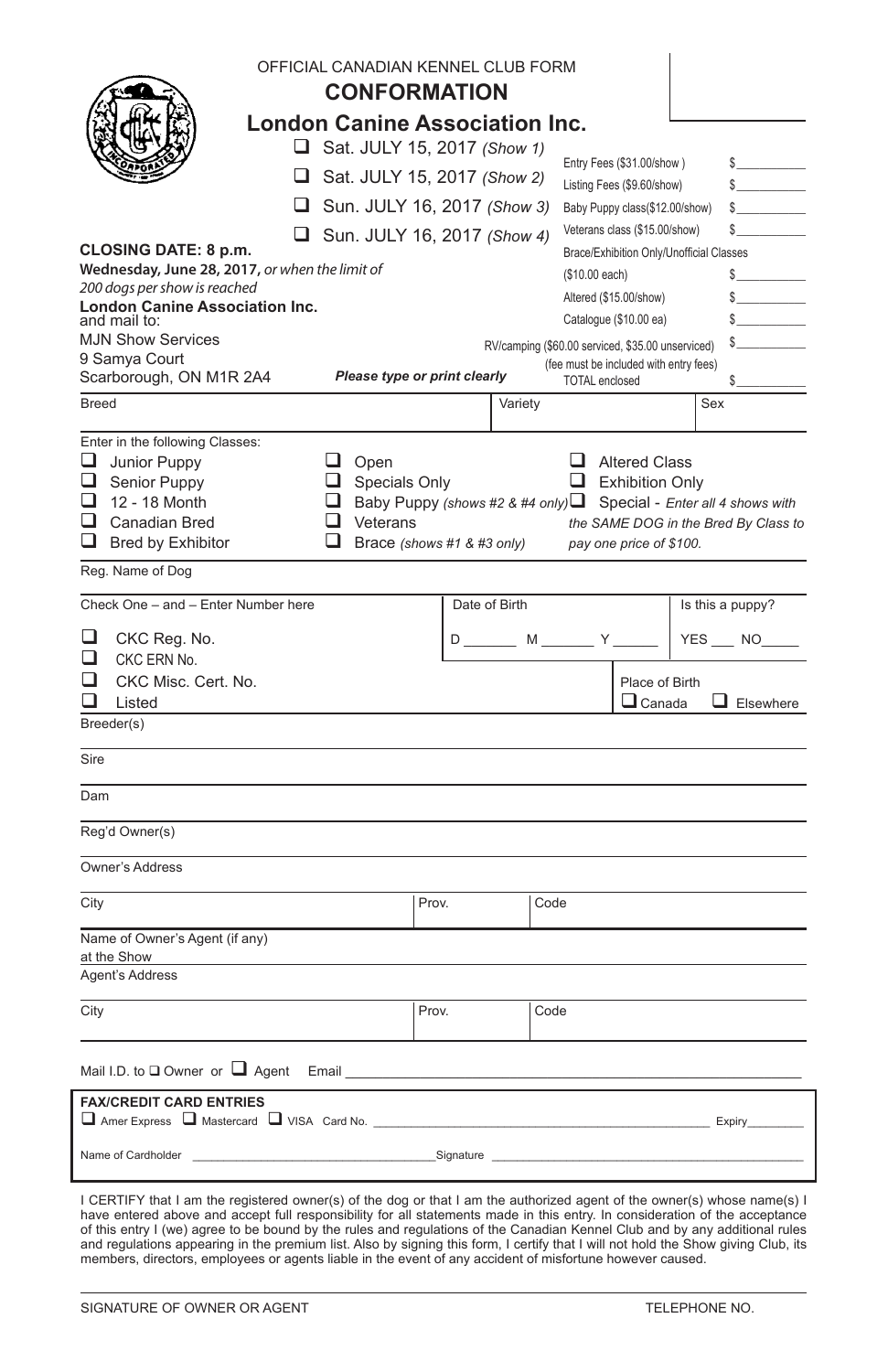#### **CHAMPIONS AND CHAMPIONSHIP POINTS**

Chapter 15, Section 15.1.1 A dog awarded Winners at a conformation show shall be credited with a number of championship points (ranging from 0 to 5) and the number of championship points credited to a dog awarded Winners shall be as provided hereunder.

Section 15.1.2 The schedule to be employed in the determination of the number of points to be allocated a dog awarded WINNERS shall be as follows:

| Dogs competing* 1 2                |  |  |  |     |                | 3 to 5 6 to 9 10 to 12 13 or more |  |  |  |
|------------------------------------|--|--|--|-----|----------------|-----------------------------------|--|--|--|
| Points allocated 0                 |  |  |  | - 3 | $\overline{a}$ |                                   |  |  |  |
| *includes the dog awarded Winners. |  |  |  |     |                |                                   |  |  |  |

In counting the number of eligible dogs in competition, a dog that is disqualified, dismissed, excused or ordered from the ring by the judge **SHALL NOT** be included in the calculation for championship points.

To determine the number of championship points earned by a dog awarded Winners, total all the dogs in competition which the dog defeated, directly or indirectly, for the highest of the following official breed awards: Winners, Best of Winners, Best of Breed, or Best of Opposite Sex and then consult the schedule set forth above.

Section 15.1.8 A Dog awarded Winners which also places in the regular Group competition shall be credited with the following additional points, provided that a dog was defeated at the group level, save that no more than five (5) points will be credited to a dog for a single show.

| Number of Breeds  |            |            |            |            |
|-------------------|------------|------------|------------|------------|
| Competing at      | Dog Placed | Dog Placed | Dog Placed | Dog Placed |
| Group Level       | First      | Second     | Third      | Fourth     |
| 13 or more        |            |            |            |            |
| 10 to 12          |            |            |            |            |
| 6 <sub>to</sub> 9 |            |            |            |            |
|                   |            |            |            |            |
|                   |            |            |            |            |
|                   |            |            |            |            |
|                   |            |            |            |            |
|                   |            |            |            |            |

Section 15.1.11 A class dog awarded Best in Show at an all-breed Championship show will be credited with five points inclusive of any points earned at the breed or group level.

Section 15.1.12. In order for a dog to be recognized as a Champion and its owner provided with a Championship Certificate, the dog must have earned at least one 2 point win either at the breed or group level.

#### **MOVING CLASS DOGS TO SPECIALS**

Chapter 8, Section 8.9 of the Conformation Show Rules and Regulations has been amended to allow a dog which is individually registered in the records of the Canadian Kennel Club, and has completed the requirements for a Championship, after the Closing Date for entries for a show, may be transferred from one of the Regular Classes to "Specials Only", providing the request for a transfer is submitted to the Show Secretary in WRITING at least one hour prior to the opening of the show, by the owner or handler. Every day of a 2 or 3 day show is a separate show. Please note that this rule is effective up to one hour prior to the opening of the show, NOT one hour prior to the judging of the breed.

#### **CONFORMATION SHOW RULES AND REGULATIONS**

The Exhibitor is responsible for knowing and complying with the Conformation Show Rules and Regulations of the Canadian Kennel Club. **Chapter 4 - Section 4.7.3** of the Conformation Show Rules and Regulations states: A judge officiating at a show held under these rules shall not be subjected to indignities of any kind during the progress of the show. It shall be the duty and obligation of the club holding the show to see that this rule is effectively carried out.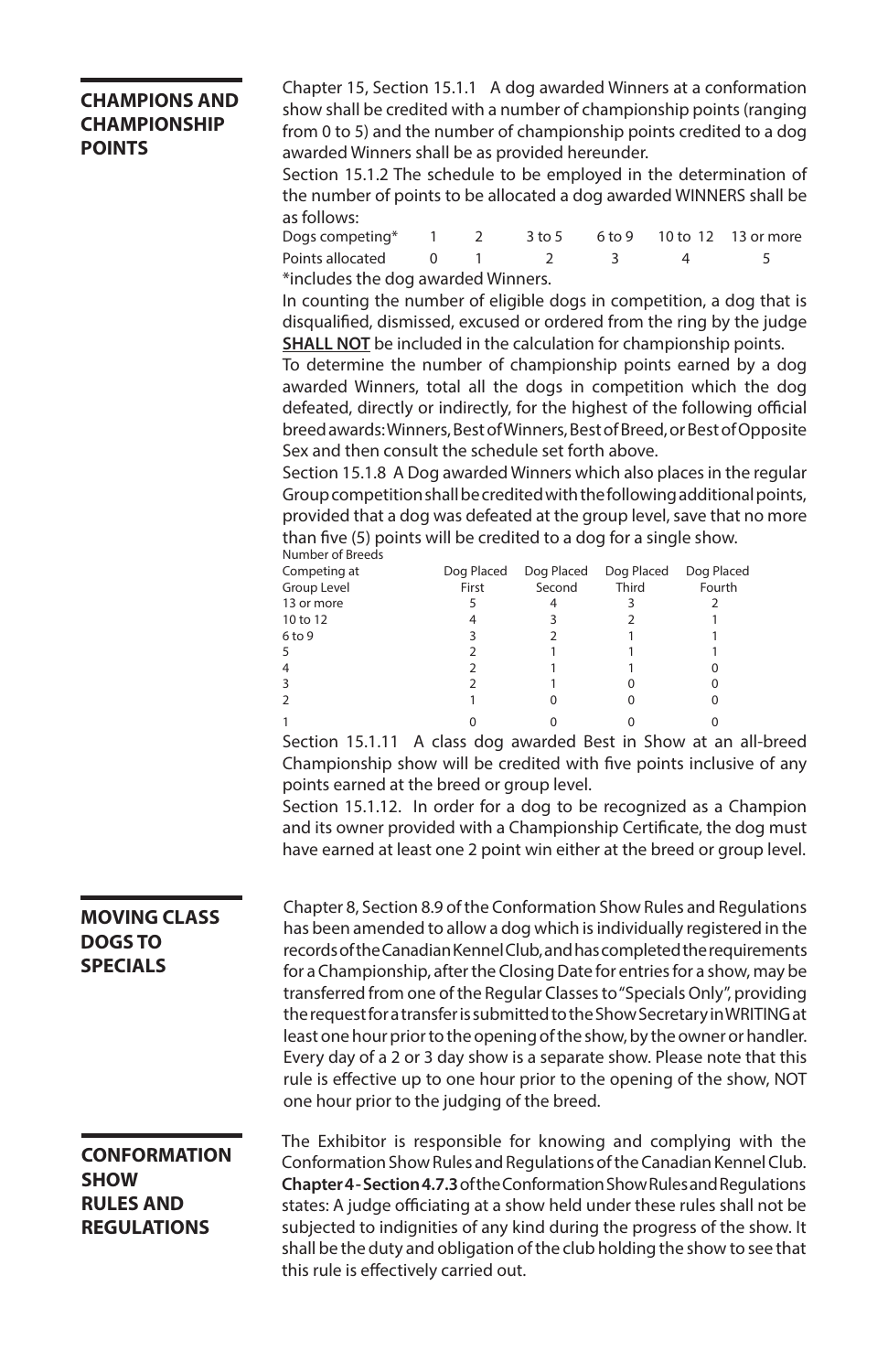### **ENTRY INFORMATION**

- 1. No entry will be accepted unless all particulars called for on the entry form are completed in full. Handlers or agents please note the full name and address of all owners must be filled in.
- 2. Incomplete entries will be returned. No entry will be accepted unless accompanied by entry fees. Telephone and telegraph entries cannot be accepted. Exhibitors must abide by errors made in entering their dogs regardless of how or by whom the entries were made.
- 3. There is no refund for duplicate cheques. Every effort will be made to find all duplicate entries, however if the entry has been processed and appears in the official catalogue, no refund will be made. Overpayments will be applied to the General Trophy fund, therefore, please calculate fees carefully.
- 4. Substitutions or cancellations of any entry after the closing date is prohibited. Moving Class Dogs to Specials is permitted. An error in the class, date of birth or sex may be amended on the entry form up to one hour before the start of the show. Only dogs which are already registered in the Canadian Kennel Club Stud Book, or are eligible for such registration can be entered. LCA reserves the right to refuse any entry subject to CKC Rules. **Entries close 8:00 p.m. Wednesday, June 28, 2017 or when the limit of 200 dogs per show is reached** and must be in the hands of the Show Secretary by that date.
- 5. Identification cards and judging schedules will be mailed or e-mailed as soon as possible after the entries close. Identification cards must be presented upon arrival at the show.
- 6. Tendering of NSF cheques in payment of fees shall be considered non-payment of fees and is punishable by disciplinary action. *Any N.S.F. cheques will be subject to a \$35.00 service charge.*
- 1. The Show Superintendent will be in full charge of the show which will be governed by CKC Rules.
- 2. The London Canine Association Inc. will use due care and diligence for the welfare of dogs and exhibitors, but will not be responsible for, or assume liability in the event of accident, or other misfortunes, to either dogs, exhibitors or patrons.
- 3. If, because of riot, civil disturbance or other acts beyond the control of management, it is impossible to open or to complete the show, no refund of entry will be made.
- 4. Dogs should arrive in adequate time for their breed judging (allowing for absentees) and will be excused from each show when not required for further judging. It is the responsibility of the exhibitors to have the dog at ringside when the dog's class is scheduled for judging. Waiting for dogs will not be possible and handlers with several breeds must arrange for alternate handlers if judging times for their breeds conflict.
- 5. Judging start times to be specified in the judging schedule Starting time of each ring will be specified in judging schedule.
- 6. SHOW PRECINCTS: will be all buildings housing the show and 50 feet from any ring. Dogs not entered in these shows will **not** be allowed within the precincts of the shows & trials.
- 7. All judging will be done indoors. There will be NO ex pens inside the arena. Exhibitors are requested to keep their grooming and crating areas clean and tidy. The Show Superintendent has the authority to ask exhibitors to move or take down crates and private exercise pens, etc. Failure to do so when requested could result in disciplinary action.
- 8. Access to the inside venue will be available on Friday, July 14 from 7:30 p.m. onwards. The Arena will be open from 6:30 a.m. to 10:30 p.m. on Saturday and on Sunday open from 6:30 a.m. until one hour following all Conformation and Rally judging.

**GENERAL INFORMATION**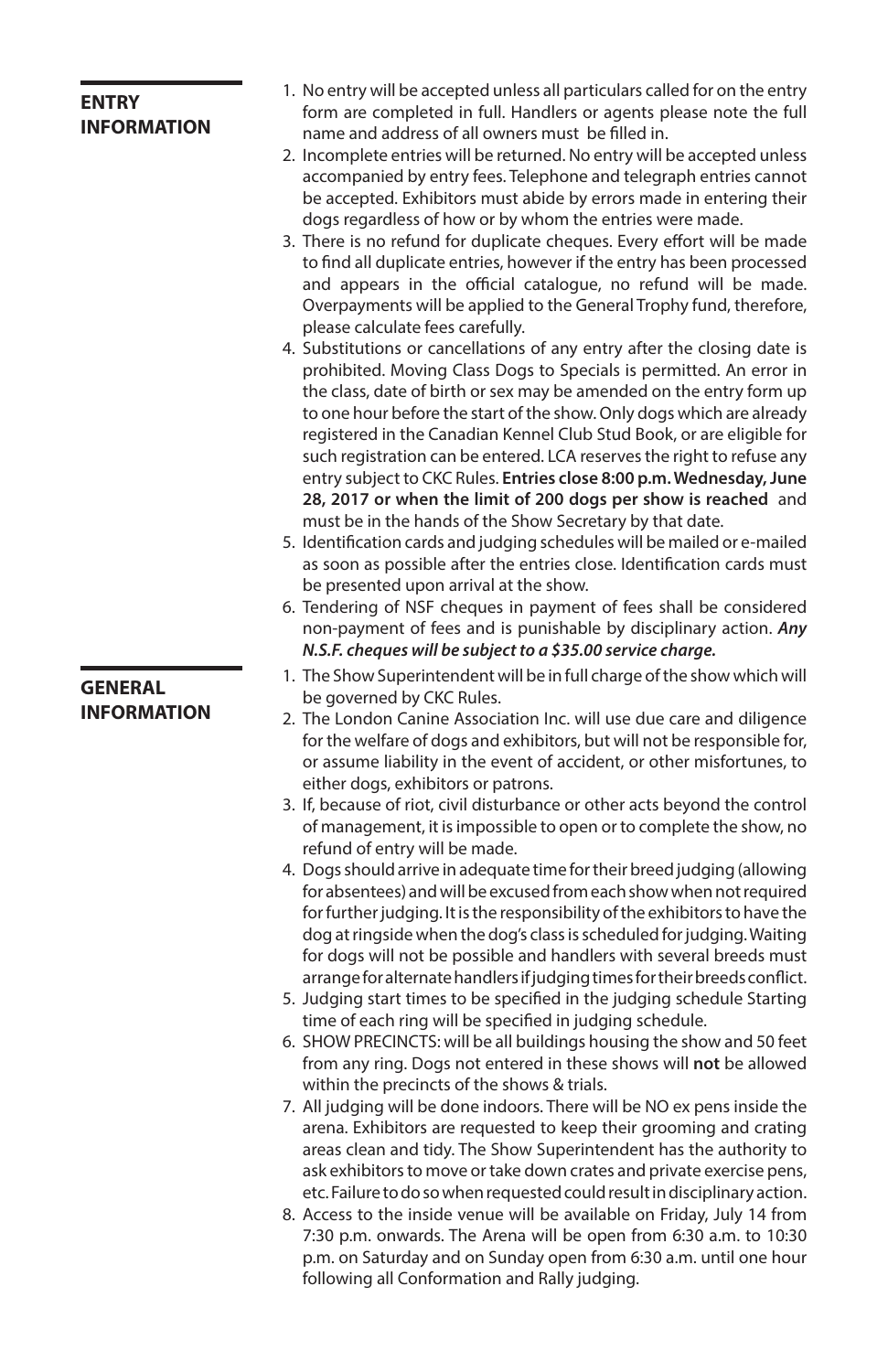| <b>EVENT</b><br><b>REGISTRATION</b><br><b>FEE</b>                  | Effective Jan. 1/92, all dogs that are foreign born and foreign owned and<br>enter Canada for the sole purpose of entering CKC events will no longer<br>require a CKC registration number but will require an Event Registration<br>Number (ERN).<br>The ERN number MUST be applied for within 30 days of the first day of<br>entering a CKC event.<br>Fee is \$62.40 per dog after February 1, 2017 plus applicable taxes. For<br>further information contact:                                                              |  |  |  |  |
|--------------------------------------------------------------------|------------------------------------------------------------------------------------------------------------------------------------------------------------------------------------------------------------------------------------------------------------------------------------------------------------------------------------------------------------------------------------------------------------------------------------------------------------------------------------------------------------------------------|--|--|--|--|
|                                                                    | The Canadian Kennel Club<br>Phone: (416) 675-5511<br>Fax: (416) 675-6506<br>information@ckc.ca<br>Hours: 9:00 a.m. - 5:00 p.m. (Monday - Friday)                                                                                                                                                                                                                                                                                                                                                                             |  |  |  |  |
| <b>NON-MEMBER</b>                                                  | Effective January 1, 2011:                                                                                                                                                                                                                                                                                                                                                                                                                                                                                                   |  |  |  |  |
| <b>PARTICIPATION</b><br><b>FEE</b>                                 | A non-member participation fee will be charged to a resident of<br>a)<br>Canada who is a non-member of the CKC. The fee will be \$62.40<br>plus applicable taxes.<br>The non-member participation fee is paid in any year a title is earned<br>b)<br>and covers all titles and dogs owned by that individual.<br>In order for the title to be awarded, the non-member will have a<br>C)<br>choice to either become a CKC member or pay the non-member<br>participation fee. Failure to comply within 30 days of notification |  |  |  |  |
|                                                                    | will result in the title being withheld and the dog cannot be moved<br>up to the next level.<br>d) The fee applies only to dogs wholly owned by non-member residents<br>of Canada and is not applicable to CKC members.                                                                                                                                                                                                                                                                                                      |  |  |  |  |
| <b>JUNIOR</b>                                                      | Held under Canadian Kennel Club Rules. Entry fee: \$2.00<br>Judge: TBA                                                                                                                                                                                                                                                                                                                                                                                                                                                       |  |  |  |  |
| <b>HANDLING</b><br><b>CONFORMATION</b><br>Sunday, July 16,<br>2017 | Classes offered:<br>Pee Wee<br>$4 - 6$ yrs. (non-competitive)<br>7 - 10 yrs. (Novice and Open)<br>Junior<br>Intermediate 11 - 14 yrs. (Novice and Open)<br>15 – up to but not incl. 18 yrs. (Novice and Open)<br>Senior<br>Best Overall (excluding Pee Wee)                                                                                                                                                                                                                                                                  |  |  |  |  |
|                                                                    | All dogs must be entered in one of the Official Classes or Exhibition Only<br>on the day of competition.                                                                                                                                                                                                                                                                                                                                                                                                                     |  |  |  |  |
|                                                                    | Entry to be made at the show and all juniors should register with the<br>Show Secretary one hour before the scheduled competition.                                                                                                                                                                                                                                                                                                                                                                                           |  |  |  |  |
|                                                                    | Complete rules will appear in the Show Catalogue.                                                                                                                                                                                                                                                                                                                                                                                                                                                                            |  |  |  |  |
|                                                                    | Dogs being used in the competition must be of appropriate size and<br>temperament for the Junior Handler.                                                                                                                                                                                                                                                                                                                                                                                                                    |  |  |  |  |
|                                                                    | If Pee Wee handler cannot lift dog, it is not appropriate in size for the<br>competitor.                                                                                                                                                                                                                                                                                                                                                                                                                                     |  |  |  |  |
|                                                                    | Ribbons and Rosettes donated by MJN Show Services.                                                                                                                                                                                                                                                                                                                                                                                                                                                                           |  |  |  |  |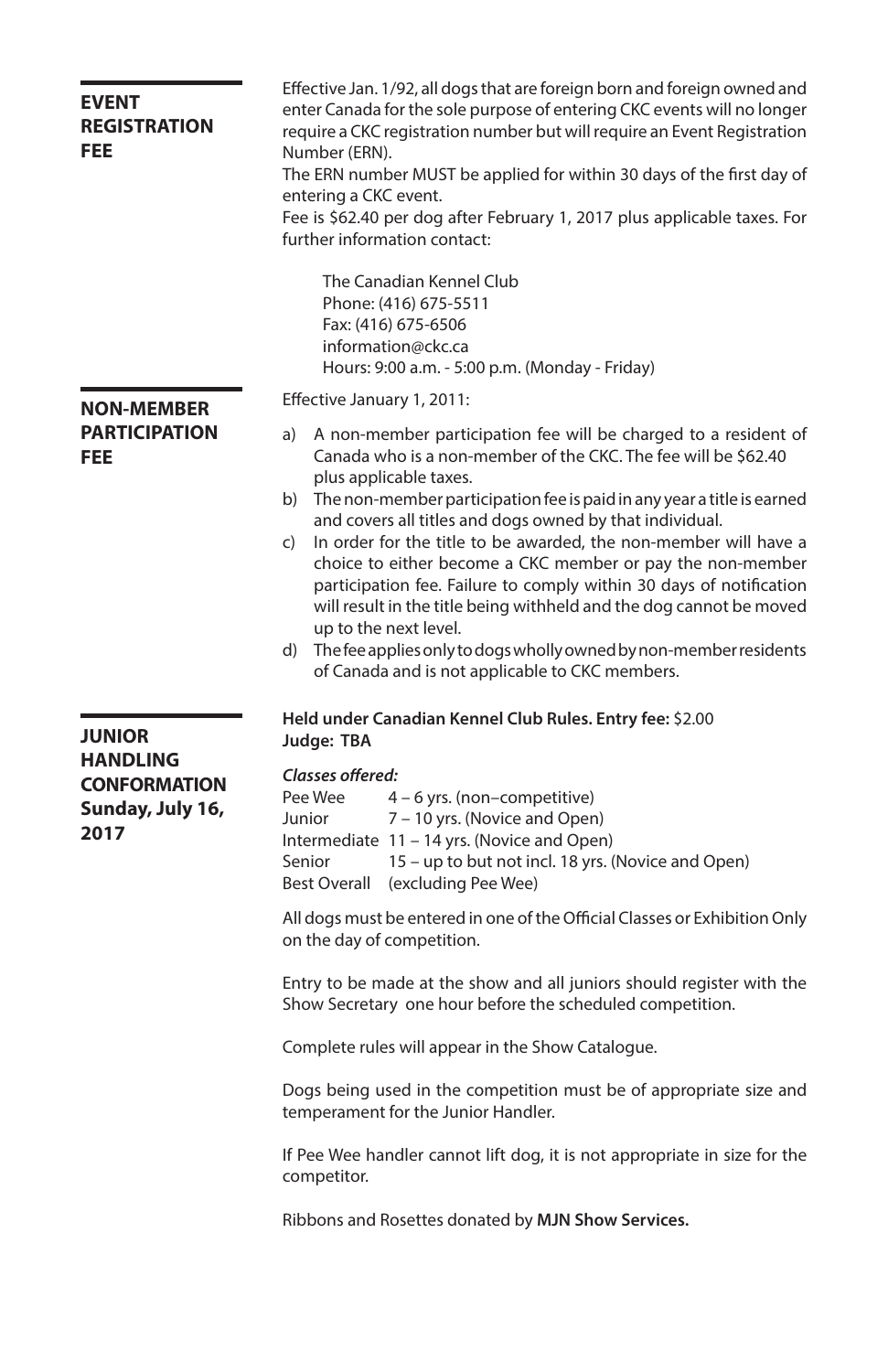| <b>JUNIOR</b><br><b>HANDLING</b>                                                              | Two Junior Obedience Handling competitions will be offered, one held<br>after Trial #1 and another after Trial #2 on Saturday.                                                                                                                                                                                                                                                  |  |  |  |  |  |
|-----------------------------------------------------------------------------------------------|---------------------------------------------------------------------------------------------------------------------------------------------------------------------------------------------------------------------------------------------------------------------------------------------------------------------------------------------------------------------------------|--|--|--|--|--|
| <b>OBEDIENCE</b>                                                                              | Entry fee: \$2.00                                                                                                                                                                                                                                                                                                                                                               |  |  |  |  |  |
| <b>Two Junior</b><br><b>Handling</b><br><b>Obedience Trials</b><br>Saturday, July 15,<br>2017 | Classes offered:<br>Junior<br>7 – 10 yrs. (Novice and Open)<br>Intermediate 11 - 14 yrs. (Novice and Open)<br>15 - up to but not incl. 18 yrs. (Novice and Open)<br>Senior<br><b>Best Overall</b>                                                                                                                                                                               |  |  |  |  |  |
|                                                                                               | All dogs must be entered in one of the Official Classes or Exhibition Only<br>on the day of competition.                                                                                                                                                                                                                                                                        |  |  |  |  |  |
|                                                                                               | Entry to be made at the show and all juniors should register with the Show<br>Secretary one hour before the scheduled competition.                                                                                                                                                                                                                                              |  |  |  |  |  |
|                                                                                               | Complete rules will appear in the Show Catalogue.                                                                                                                                                                                                                                                                                                                               |  |  |  |  |  |
|                                                                                               | Ribbons and rosettes donated by MJN Show Services.                                                                                                                                                                                                                                                                                                                              |  |  |  |  |  |
| <b>CATALOGUES</b>                                                                             | Catalogues are available on a PRE-ORDER basis. Those who wish to pre-<br>order at a price of \$10.00 may do so by indicating this on their entry form.<br>Your catalogue will be waiting for you at the show. There will be a limited<br>number of catalogues available for sale at the show for a price of \$15.00.                                                            |  |  |  |  |  |
| <b>USA EXHIBITORS</b>                                                                         | Bank drafts or money orders in Canadian funds and personal cheques,<br>payable in U.S. funds, and for the full amount of the entry will be accepted.<br>Personally discounted cheques will not be honoured. Please do not mark<br>personal cheques "Payable in Canadian Funds" or "At Par" as such items<br>are not cleared through the banks. Your cooperation is appreciated. |  |  |  |  |  |

**THERE WILL BE CRATING ON THE ARENA FLOOR, THE 9 FOOT WIDE COOLED HALLWAYS AND AREAS AROUND THE ARENA, THE UPPER LEVEL AND IN THE MULTIPLE LARGE COOLED CHANGE ROOMS. HANDLERS WITH MULTIPLE ENTRIES MAY RESERVE (ON A FIRST COME FIRST SERVE BASIS) CHANGE ROOM SPACE BY CONTACTING DIANE WATERS AT 519-245- 6812, wheatenridgeken@bell.net OR MARTHA NEEB AT 519-857-2877, mneeb@execulink. com** 

**OBEDIENCE CRATING WILL BE IN THE ARENA BESIDE THE OBEDIENCE RING**

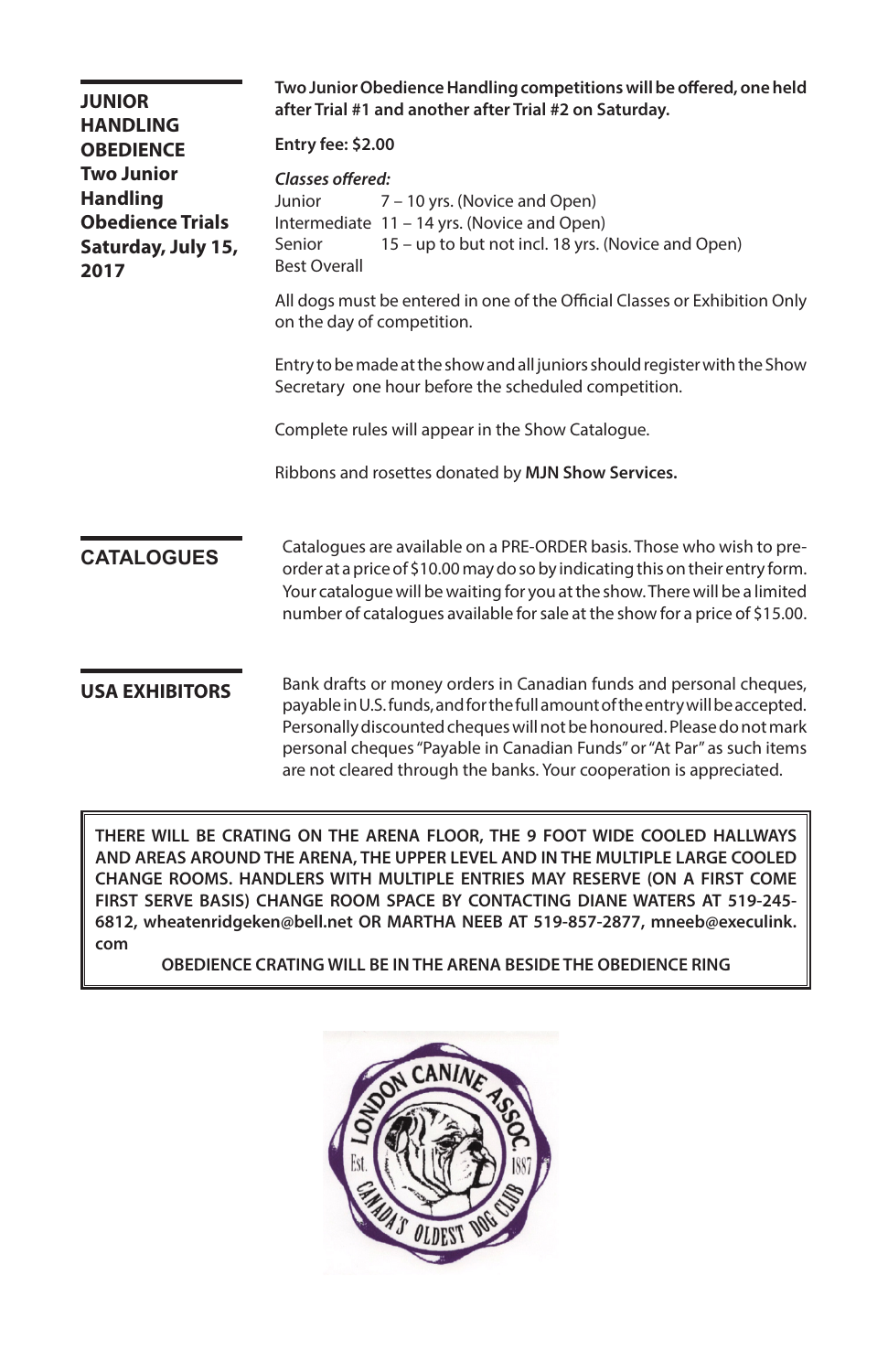|                                                                              | OFFICIAL CANADIAN KENNEL CLUB FORM              |                              |                           |                 |                  |                                          |      |                                         |
|------------------------------------------------------------------------------|-------------------------------------------------|------------------------------|---------------------------|-----------------|------------------|------------------------------------------|------|-----------------------------------------|
| <b>OBEDIENCE &amp; RALLY TRIALS</b>                                          |                                                 |                              |                           |                 |                  |                                          |      |                                         |
|                                                                              | <b>OBEDIENCE</b>                                | <b>RALLY OBEDIENCE</b>       |                           |                 |                  |                                          |      |                                         |
|                                                                              | Saturday, July 15, 2017                         | Sunday, July 16, 2017        |                           |                 |                  |                                          |      |                                         |
|                                                                              | $\Box$ Trial #1 $\Box$ Trial #2                 |                              | $\Box$ Trial #2           | $\Box$ Trial #3 |                  | <b>ENTRY FEES</b><br>(\$31.00 per trial) |      | $\frac{1}{2}$                           |
|                                                                              | <b>RALLY OBEDIENCE</b>                          |                              | <b>OBEDIENCE</b>          |                 |                  | DAY OF ENTRY                             |      |                                         |
|                                                                              | Saturday, July 15, 2017                         |                              | Sunday, July 16, 2017     |                 |                  | (\$38.00 per trial)                      |      | $\frac{1}{2}$                           |
| <b>CLOSING DATE: 8 p.m.</b>                                                  | $\Box$ Trial #1                                 |                              | $\Box$ Trial #3           |                 |                  | <b>LISTING FEES</b>                      |      |                                         |
| Wednesday, June 28, 2017                                                     |                                                 |                              |                           |                 |                  | (\$9.60 per trial)                       |      |                                         |
| or when                                                                      |                                                 |                              |                           |                 |                  | <b>TEAM FEE</b>                          |      | $\frac{1}{2}$                           |
| (\$25.00 per team per trial)<br>the limit is reached.<br>UNOFFICIAL Class \$ |                                                 |                              |                           |                 |                  |                                          |      |                                         |
| Make fees payable to                                                         | London Canine Association Inc. and mail to:     |                              |                           |                 |                  | (\$10.00 per class per trial)            |      |                                         |
| <b>MJN Show Services</b>                                                     |                                                 |                              |                           |                 |                  |                                          |      | Prepaid Catalogue \$                    |
| 9 Samya Court                                                                |                                                 |                              |                           |                 |                  | (\$10.00 each)                           |      |                                         |
| Scarborough, ON M1R 2A4                                                      |                                                 | Please type or print clearly |                           |                 |                  | <b>TOTAL enclosed</b>                    |      | $\frac{1}{2}$                           |
| Breed                                                                        |                                                 | Variety                      |                           |                 |                  | Sex                                      |      |                                         |
| Enter in the following Classes:                                              |                                                 | $\Box$ Rally Novice A        |                           |                 |                  |                                          |      | Rally Jump Heights (Advanced/Excellent) |
| $\Box$ Novice A                                                              | $\Box$ Novice Intermediate                      | $\Box$ Rally Novice B        |                           |                 | $\Box$ Under 10" |                                          |      | (6" / 12")                              |
| $\Box$ Novice B                                                              | $\Box$ Novice C                                 |                              | $\Box$ Rally Intermediate |                 |                  | $\Box$ 10" and under 15"                 |      | (8" / 16")                              |
| $\Box$ Open A                                                                | $\Box$ Pre-Novice                               |                              | $\Box$ Rally Advanced A   |                 |                  |                                          |      | $\Box$ 15" and under 20" (12"/24")      |
| $\Box$ Open B                                                                | $\Box$ Exhibition Only                          |                              | $\Box$ Rally Advanced B   |                 |                  | $\Box$ 20" and over                      |      | (16" / 32")                             |
| $\Box$ Utility A                                                             |                                                 |                              | $\Box$ Rally Excellent A  |                 |                  |                                          |      | Obedience Jumps: Height                 |
| $\Box$ Utility B                                                             |                                                 |                              | $\Box$ Rally Excellent B  |                 |                  | Width                                    |      |                                         |
| Reg. Name of Dog                                                             |                                                 |                              |                           |                 |                  |                                          |      |                                         |
|                                                                              | Check One - and - Enter Number here             |                              | Date of Birth             |                 |                  |                                          |      | Is this a puppy?                        |
| ◻<br>CCN No.                                                                 |                                                 |                              |                           |                 |                  |                                          |      |                                         |
| CKC Req. No.<br>$\Box$                                                       |                                                 |                              | $D_{\perp}$               | $M_{-}$         | $-Y$             |                                          | YES_ | NO.                                     |
| CKC ERN No.<br>CKC PEN No.                                                   |                                                 |                              |                           |                 |                  |                                          |      |                                         |
| П<br>CKC Misc. Cert. No.                                                     |                                                 |                              |                           |                 |                  | Place of Birth                           |      |                                         |
| Listed                                                                       |                                                 |                              |                           |                 |                  | $\Box$ Canada                            |      | $\Box$ Elsewhere                        |
| Breeder(s)                                                                   |                                                 |                              |                           |                 |                  |                                          |      |                                         |
| Sire                                                                         |                                                 |                              |                           |                 |                  |                                          |      |                                         |
| Dam                                                                          |                                                 |                              |                           |                 |                  |                                          |      |                                         |
| Reg'd Owner(s)                                                               |                                                 |                              |                           |                 |                  |                                          |      |                                         |
| Owner's Address                                                              |                                                 |                              |                           |                 |                  |                                          |      |                                         |
|                                                                              |                                                 |                              |                           |                 |                  |                                          |      |                                         |
| City                                                                         |                                                 |                              | Prov.                     |                 |                  | Code                                     |      |                                         |
| Name of Owner's Agent (if any)<br>at the Trial                               |                                                 |                              |                           |                 |                  |                                          |      |                                         |
| Agent's Address                                                              |                                                 |                              |                           |                 |                  |                                          |      |                                         |
| City                                                                         |                                                 |                              | Prov.                     |                 |                  | Code                                     |      |                                         |
|                                                                              | Mail I.D. to $\Box$ Owner or $\Box$ Agent Email |                              |                           |                 |                  |                                          |      |                                         |
| <b>FAX/CREDIT CARD ENTRIES</b>                                               |                                                 |                              |                           |                 |                  |                                          |      |                                         |
|                                                                              | AMEX Mastercard VISA Card No.                   |                              |                           |                 |                  | <b>Expiry</b>                            |      |                                         |
| Name of Cardholder                                                           |                                                 |                              | Signature                 |                 |                  |                                          |      |                                         |
|                                                                              |                                                 |                              |                           |                 |                  |                                          |      |                                         |

I CERTIFY that I am the registered owner(s) of the dog or that I am the authorized agent of the owner(s) whose name(s) I<br>have entered above and accept full responsibility for all statements made in this entry. In considera

 $\overline{\phantom{a}}$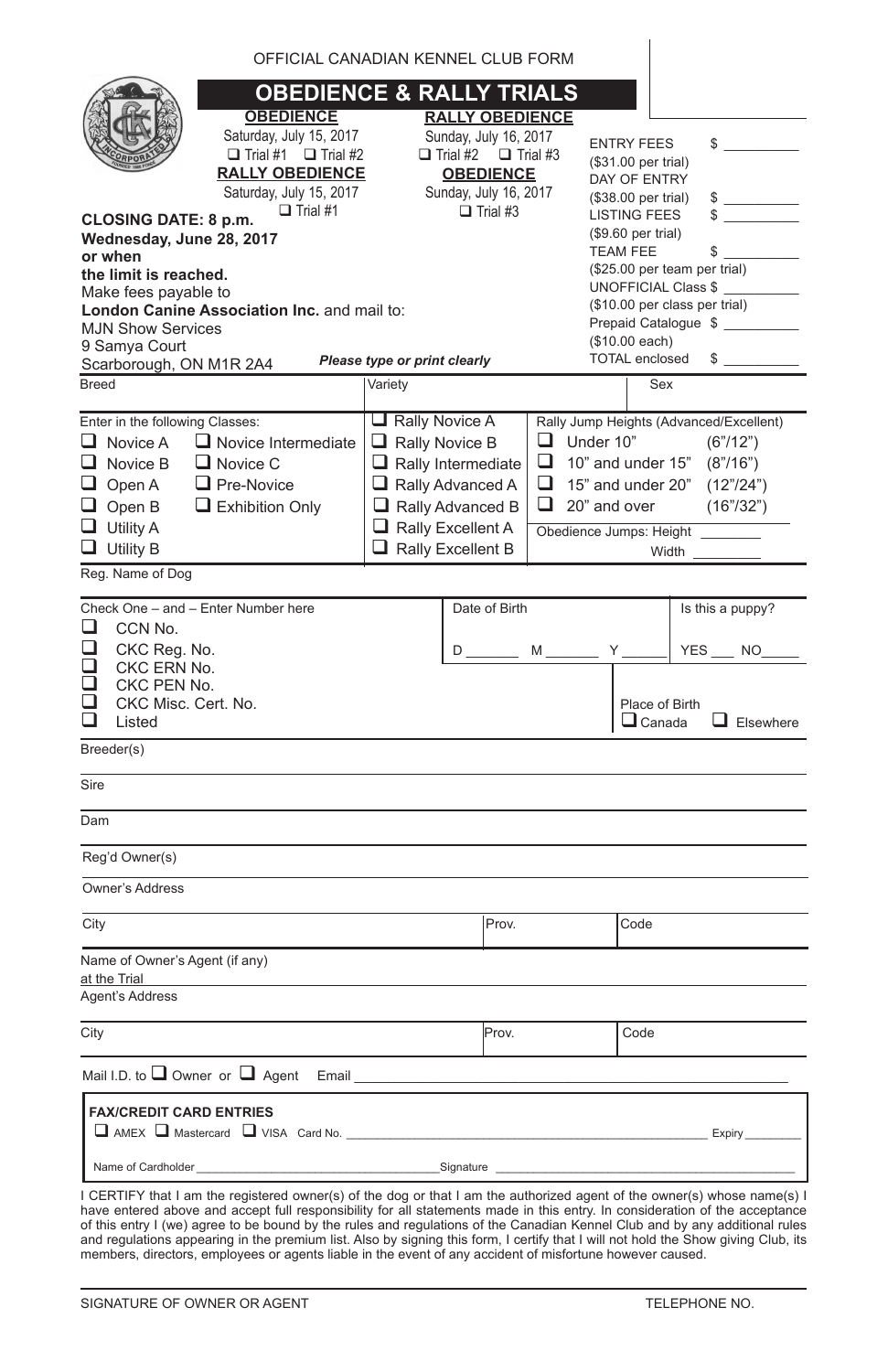### **2 ALL BREED OBEDIENCE TRIALS AND 1 ALL BREED RALLY TRIAL Saturday July 15, 2017 2 ALL BREED RALLY TRIALS AND 1 ALL BREED OBEDIENCE TRIAL Sunday July 16, 2017 Including non-purebred dogs with CCN numbers**

**LIMITED ENTRY FOR ALL TRIALS - Trials held indoors Entries will be accepted at the secretary's table on the days of the trials up to one hour before the start of the trials as long as the limits have not been reached.**

**Obedience and Rally "day of the trial" entries --------------- \$38.00**

*Held under CKC Rules & Regulations - Please use Obedience Trial and Rally Trial Entry Form Refunds for Bitches in Season, upon receipt of Veterinarian's Certificate by Show Secretary on or before date of trial, will be given by this Club.*

**OBEDIENCE: Pre-Novice, Novice A, Novice B, Novice C, Novice Intermediate, Open A, Open B, Utility A, Utility B, Exhibition Only.**

**RALLY OBEDIENCE: Rally Novice A, Novice B, Intermediate, Advanced A, Advanced B, Excellent A, Excellent B**

#### **JUDGES & ASSIGNMENTS**

*(judges will judge all classes in each trial)*

**Edward (Ted) Leslie** 136 Sanatorium Rd. Hamilton, ON L9C 1Y8 **Marie Sawford** R.R. 22, 6926 Concession 2, Cambridge, ON, N3C 2V4

#### **OBEDIENCE TRIALS**

 **Saturday, July 15, 2017** Trials #1 and #2  **Marie Sawford**  *All Official Obedience Classes*

### **RALLY OBEDIENCE TRIAL**

 **Saturday, July 15, 2017** Trial #1  **Ted Leslie** *All Official Rally Obedience Classes*

#### **OBEDIENCE TRIAL**

**Sunday, July 16, 2017** Trial #3  **Ted Leslie** *All Official Obedience Classes*

#### **RALLY OBEDIENCE TRIALS**

**Sunday, July 16, 2017** Trials #2 and #3 **Marie Sawford** *All Official Rally Obedience Classes*

#### **OBEDIENCE TRIALS & RALLY OBEDIENCE TRIALS TROPHIES**

**EACH DOG ACQUIRING A NEW TITLE** at any one of the London Canine Association Inc. trials will receive a Rosette.

The friends & members of London Canine Association Inc. are pleased to offer a trophy and/or rosette for each trial, on each day for the following Obedience awards:

#### **HIGHEST QUALIFYING SCORE IN TRIAL and FIRST PLACE IN EACH OF THE SIX CLASSES**

A rosette will also be awarded to the 2nd, 3rd & 4th place in each of the six classes.

First place in each of the unofficial classes will receive a rosette. **PERPETUAL OBEDIENCE TROPHIES**

**The Helen Gillis Memorial Trophy** - This trophy is awarded to the Highest Qualifying Score by a Canadian Bred Dog, **entered in the first trial of the second day.**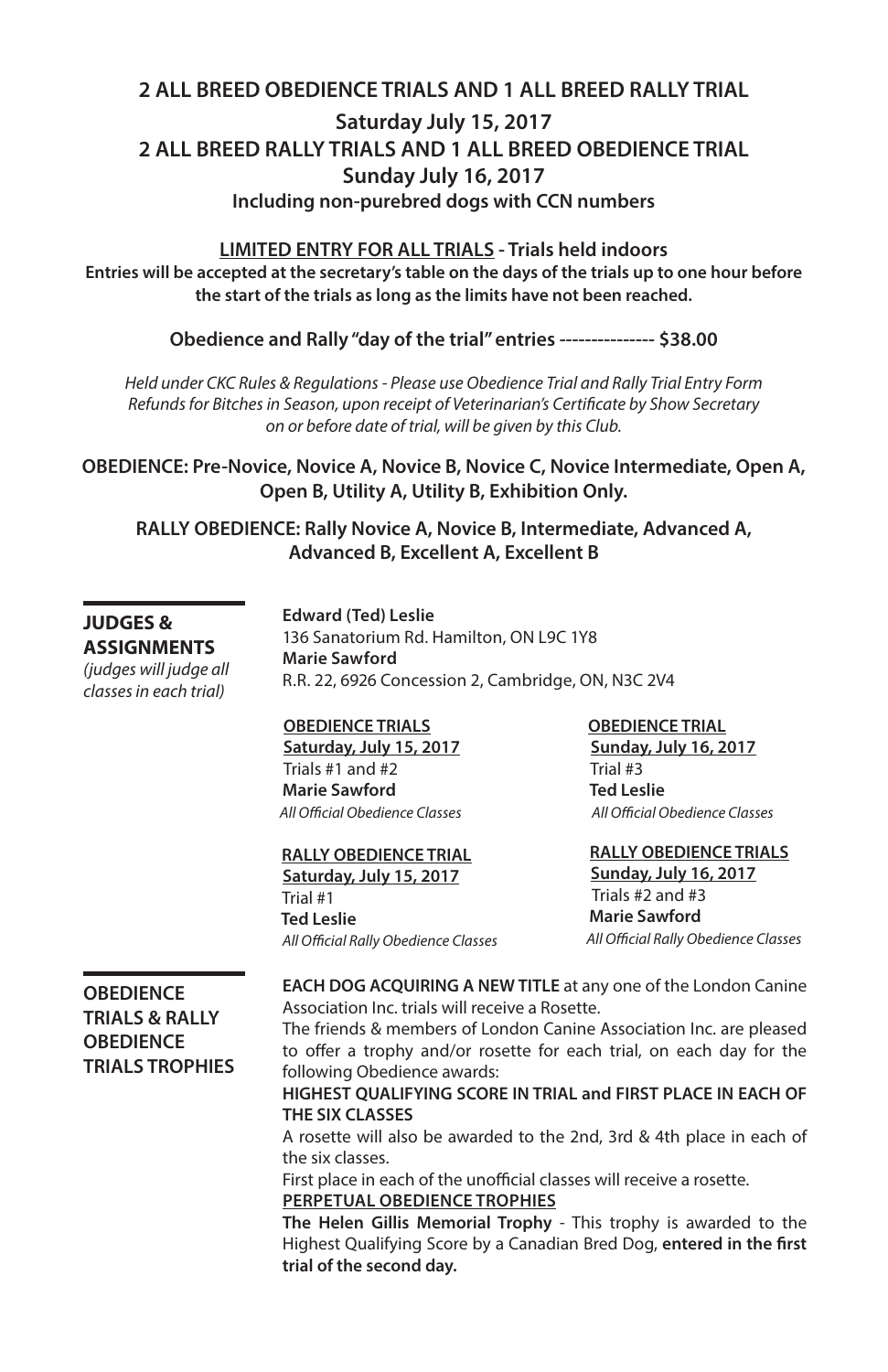#### **OBEDIENCE TRIALS & RALLY OBEDIENCE TRIALS TROPHIES (cont'd)**

**St. John Ambulance Therapy Dog Trophy** - This trophy will be awarded to the HQS by a Therapy Dog on Saturday. The dog must have obtained its Pet Therapy Certificate. It shall be the responsibility of the exhibitor to advise the London Canine Association Inc. if their dog has its Certificate. *A 'keeper' trophy, generously donated by St. John Ambulance, will be awarded to the winner.*

**The London Canine Association** – Best Bred By Exhibitor - This trophy is awarded to the Highest Scoring Dog/Bitch of the day in Bred By Exhibitor Class, **Obedience Trial #2**. A 'keeper' trophy is donated by Helen MacPherson, Heamac Kennel.

#### **INDIVIDUAL OBEDIENCE TROPHIES**

#### **Saturday, July 15, 2017**

**Scottish Terrier** – HQS of the day in Obedience or RALLY offered by Chris and Ron Juras in memory of Elizabeth and Alexander McKellar, if not won on Saturday to be offered again on Sunday

**Black Russian Terrier** - HQs of the day on Saturday July 15, 2017 in Obedience and RALLY offered by the Black Russian Terrier Club of Canada

**BRED BY EXHIBITOR –** HQS OF THE DAY, offered by Helen McPherson, Heamac Kennel - Sunday July 16, 2017

#### **RALLY TROPHIES**

#### **Rally Trials #1, #2 and #3**

A Rosette and/or trophy will be offered by London Canine Association Inc. for High in Class in Novice A and Novice B, Advanced A and Advanced B and Excellent A and Excellent B in each trial.

**Rhodesian Ridgeback**- RALLY HQS of the day offered by Diane Waters, Wheatenridge Reg'd - Sunday, July 16, 2017

**Whippet** - RALLY HQS of the day offered by the Whippet Club of Eastern Canada - Saturday July 15, 2017

**MOVING UP** 6.9.1 A dog that is registered in the records of the CKC with an eligible number according to these rules and has fulfilled the requirements for a title in accordance with these rules may be moved to the next level of competition if the schedule permits. The transfer must be on the appropriate move-up form and submitted to the trial secretary by the owner or handler at least 15 minutes before the start of the class.

> 6.9.3 The Trial Secretary shall amend the judge's book and the marked catalogue, which is to be sent to the CKC with the requests attached to the appropriate entry forms.

> 6.9.5 In order for a dog to be eligible to move up, the dog must be individually registered with the CKC, have a Performance Event Number (PEN), or an Event Registration Number (ERN) before entries close. The addition of a CKC number after close of entries does not make the dog eligible and will result in referral to the Discipline Committee.

> The Exhibitor is responsible for knowing and complying with the Obedience Rules and Regulations of the Canadian Kennel Club.

> **Chapter 19 - Section 19.7** of the Obedience Rules and Regulations states: It shall be the duty and obligation of the trial-giving club to see that a judge, club official, ring steward, volunteer, or competitor at an Obedience Trial held under these regulations, is not subject to indignities of any kind. The Obedience Trial Committee Chair shall promptly report to the CKC any infringement of this regulation, and the Discipline Committee shall have the authority to take such action as it deems fit on receipt of a report indicating that this has occurred.

### **OBEDIENCE TRIAL RULES AND REGULATIONS**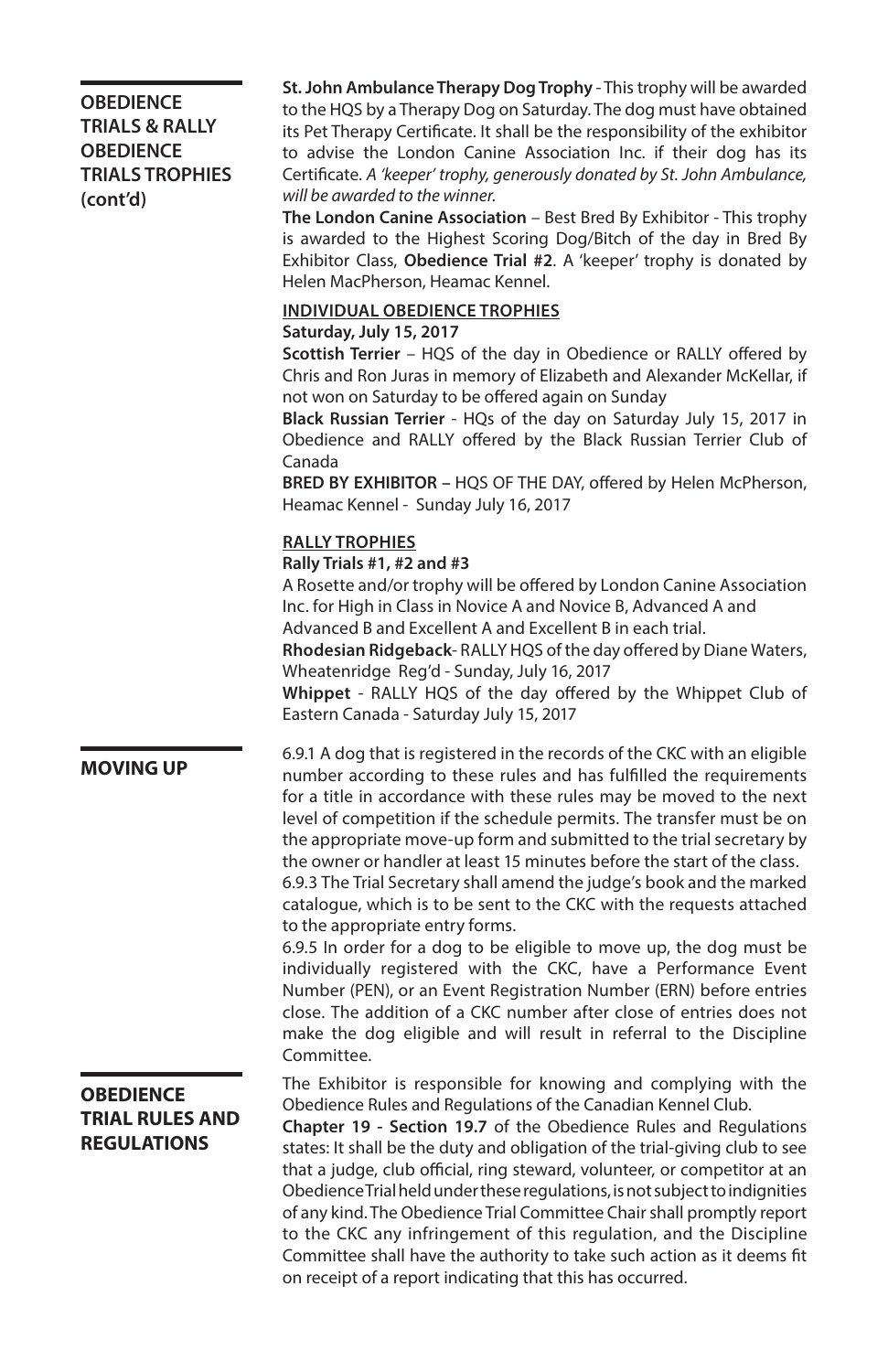

### **SPECIALTY SHOW ASSOCIATION OF RHODESIAN RIDGEBACK FANCIERS OF WESTERN ONTARIO Sunday, July 16, 2017 19th Anniversary**

**Vice-President** Malcolm Kennedy **Secretary/Treasurer** Jacquie Dankner

**President** Stewart Dankner

*Show Chairperson Show Superintendent & Secretary* MJN Show Services MJN Show Services

#### **Cheryl Paterson**

406 Dingman Drive, London, ON N6N 1N3 *Regular Classes:* Junior (6-9), Senior (9-12), (12-18), Canadian Bred, Bred By Exhibitor, Open, Veteran, Specials Only, Altered. *Non-regular Classes:* Stud Dog, Brood Bitch, Brace and Exhibition Only

#### **Roy Aitchison**

31 Harley Rd, Harley ON N0E 1E0 *Sweepstakes and Veteran Sweepstakes*

#### **TBA**

#### *Junior Handling*

**SPECIALTY TROPHY LIST** London Canine Association is pleased to offer rosettes for Best in Specialty, Best of Opposite Sex in Specialty, Best of Winners in Specialty, Best Puppy in Specialty, Winner's Male, Winner's Female, Reserve Winner's Male, Reserve Winner's Female, and Best Canadian Bred from the Canadian Bred classes in Specialty, Obedience HQS of the Day Association of Rhodesian Ridgeback Fanciers of Western Ontario will offer Rosettes for Best Veteran, Best Male and Female Veteran, Best Altered, Best Male and Female Altered, Best Veteran, Best Canadian Bred in Class Male and Female, Best Bred By Exhibitor Male and Female, Best Bred By Exhibitor in Specialty from the Bred By classes, Select Dog and Bitch. First place in each class will receive a rosette; second through fourth will receive a ribbon.

Through the generosity of the members and friends of Association of Rhodesian Ridgeback Fanciers of Western Ontario suitable prizes will also be offered for the above.

Non-Regular Classes: all will receive a prize and rosette: Best Stud Dog in Specialty, Best Brood Bitch in Specialty, Best Brace

**Note:** Dogs entered for the non-regular classes must also be entered in one of the official classes or Exhibition Only. If entered in non-regular classes, spayed/neutered dogs must be entered in exhibition only.

**Award of Merit:** at the judge's discretion, after the Best of Breed judging, one award of merit will be offered for every ten (10) dogs competing for Best of Breed.

**RIDGEBACK FANCIERS OF WESTERN ONTARIO CLUB OFFICERS**

**ASSOCIATION OF RHODESIAN** 

**SHOW COMMITTEE**

#### **JUDGES & ASSIGNMENTS**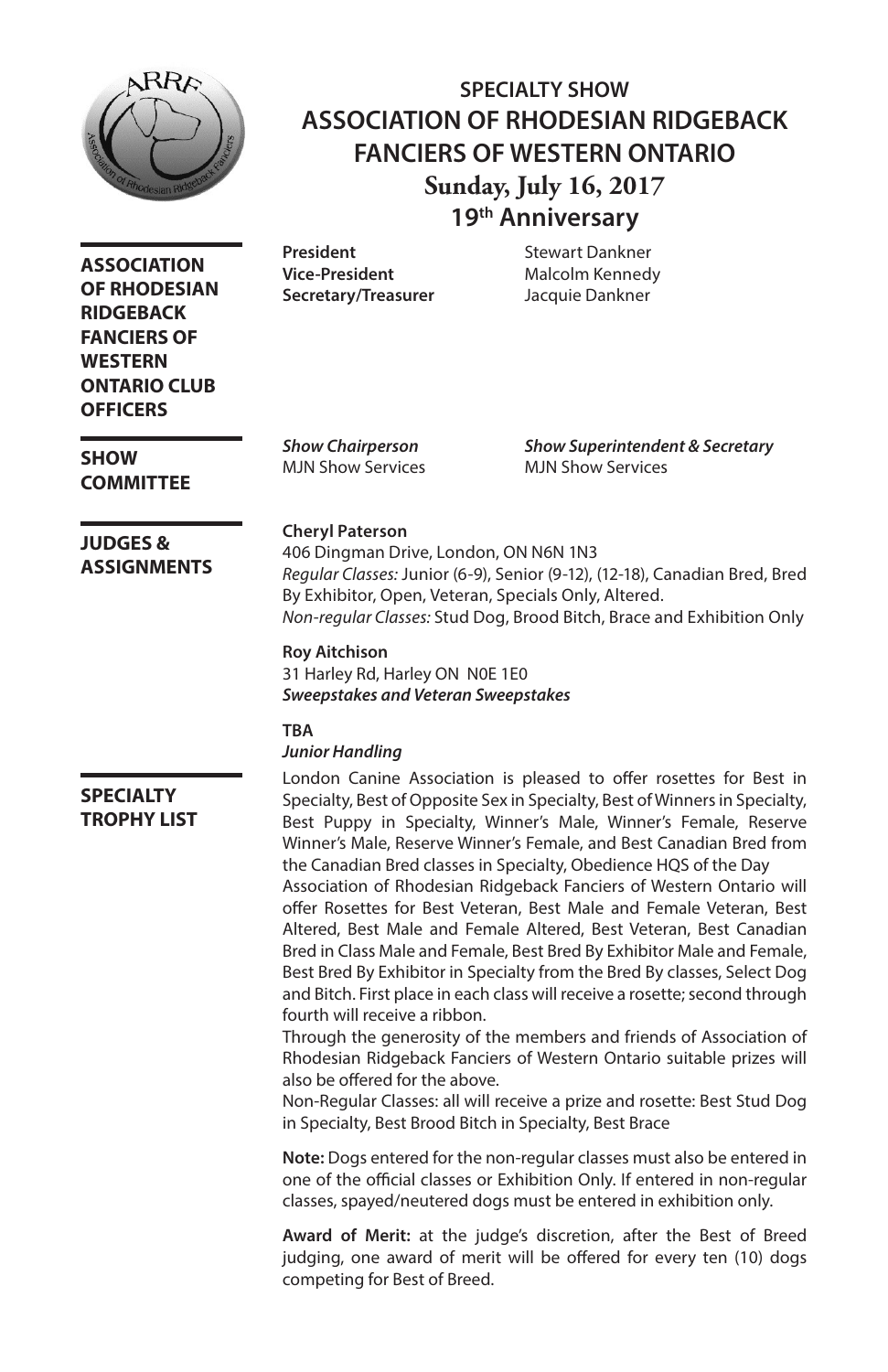| <b>PERPETUAL</b><br><b>TROPHIES</b>                            | Best Of Breed: "The Priderock Trophy" – Perpetual trophies remain the<br>property of the ARRFWO and can never be won outright.                                                                                                                                                             |  |  |  |  |  |
|----------------------------------------------------------------|--------------------------------------------------------------------------------------------------------------------------------------------------------------------------------------------------------------------------------------------------------------------------------------------|--|--|--|--|--|
|                                                                | Cedarpoint Best Of Winners Challenge Trophy - This trophy will<br>be presented to the same breeder(s) who win Best of Winners for 3<br>consecutive years in a row. Does not necessarily have to be with the<br>same dog. A Keeper trophy will be awarded                                   |  |  |  |  |  |
| <b>SWEEPSTAKES</b><br><b>AND VETERAN</b><br><b>SWEEPSTAKES</b> | This specialty will include Sweepstake Classes as follows:<br>All classes are to be divided by sex, 6 - 9 Mths, 9 -12 Mths, & 12 -18 Mths.<br>as of the day of the specialty.                                                                                                              |  |  |  |  |  |
|                                                                | Veteran Sweepstakes - The following classes, divided by sex, are<br>offered: 7-9 yrs, 9 - 11 yrs, 11 yrs and over                                                                                                                                                                          |  |  |  |  |  |
|                                                                | Prizes: SWEEPSTAKES - Regular & Veteran<br>50% & a Rosette will be awarded for Best in Sweepstakes.<br>25 % & a rosette will be awarded for Best Opposite Sex in Sweepstakes.                                                                                                              |  |  |  |  |  |
|                                                                | Regular Sweepstakes - Rosettes will be awarded for 1st - 2nd thru 4th<br>will receive ribbons.                                                                                                                                                                                             |  |  |  |  |  |
|                                                                | Veteran Sweepstakes - Rosettes will be awarded for 1st thru 4th.                                                                                                                                                                                                                           |  |  |  |  |  |
|                                                                | Balance of 25% Shall be retained by the Club for Administration.<br>Judging of the Sweepstakes shall precede judging of the Specialty<br>Show. No Championship points will be awarded. All prizes shall be<br>presented in the ring. Champions of any country may be entered in<br>Sweeps. |  |  |  |  |  |
|                                                                | Please Note: All Dogs entered in Sweepstakes must also be entered<br>in one of the official classes at the specialty.                                                                                                                                                                      |  |  |  |  |  |
| <b>JUNIOR</b><br><b>HANDLING</b>                               | Junior Handling will be offered at this Specialty. All Juniors<br>must show a Rhodesian Ridgeback entered at these shows.<br>No PEE WEE Class.                                                                                                                                             |  |  |  |  |  |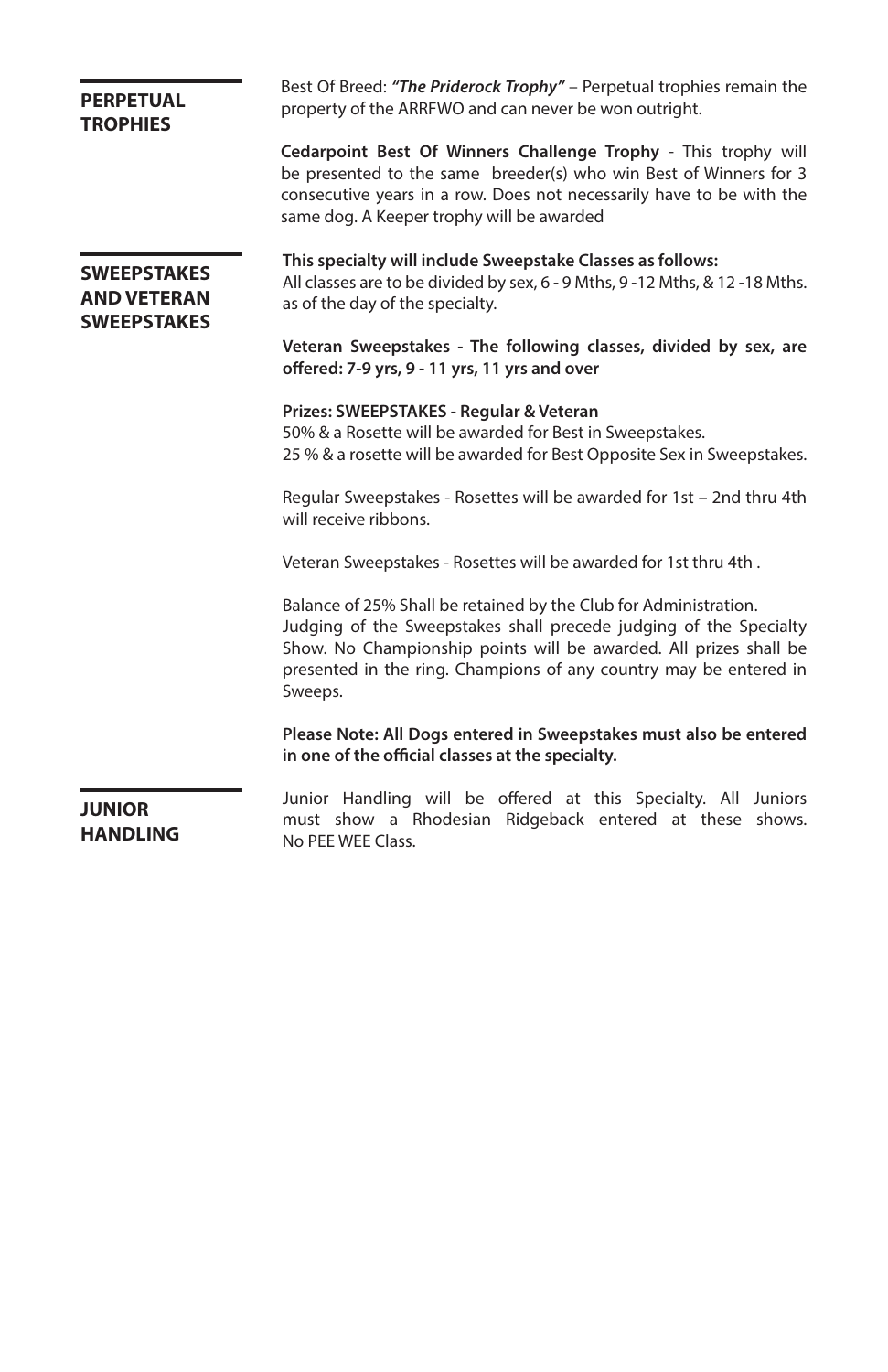| OFFICIAL CANADIAN KENNEL CLUB FORM                                                              |                                    |                                                    |                            |  |  |  |  |  |  |
|-------------------------------------------------------------------------------------------------|------------------------------------|----------------------------------------------------|----------------------------|--|--|--|--|--|--|
| <b>LONDON CANINE ASSOCIATION INC.</b><br><b>SPECIALTY CONFORMATION FORM</b>                     |                                    |                                                    |                            |  |  |  |  |  |  |
| <b>Association of Rhodesian Ridgeback Fanciers</b><br>of Western Ontario                        |                                    |                                                    |                            |  |  |  |  |  |  |
|                                                                                                 | <b>Sunday, July 16, 2017</b>       | Entry Fees (\$31.00)                               | s<br>$\mathbb{S}$          |  |  |  |  |  |  |
|                                                                                                 |                                    | Listing Fees (\$9.6))<br>Baby Puppy class(\$12.00) | $\sim$                     |  |  |  |  |  |  |
|                                                                                                 |                                    | Veterans class (\$15.00)                           | \$                         |  |  |  |  |  |  |
| CLOSING DATE: 8 p.m.<br>Wednesday, June 28, 2017<br>Non-Reg./Exhibition Only/Unofficial Classes |                                    |                                                    |                            |  |  |  |  |  |  |
| Make fees payable to                                                                            |                                    | (\$10.00 each)                                     | $\frac{1}{2}$              |  |  |  |  |  |  |
| <b>London Canine Association Inc.</b>                                                           |                                    | Altered (\$15.00)                                  | S                          |  |  |  |  |  |  |
| and mail to:<br><b>MJN Show Services</b>                                                        |                                    | Catalogue (\$10.00 ea)                             | $\mathbb{S}$               |  |  |  |  |  |  |
| 9 Samya Court                                                                                   |                                    |                                                    |                            |  |  |  |  |  |  |
| Scarborough, ON M1R 2A4                                                                         | Please type or print clearly       | <b>TOTAL</b> enclosed                              | $\mathbb{S}$               |  |  |  |  |  |  |
| <b>Breed</b>                                                                                    | Variety                            |                                                    | Sex                        |  |  |  |  |  |  |
| Enter in the following Classes:                                                                 |                                    |                                                    |                            |  |  |  |  |  |  |
| $\Box$ Junior Puppy<br>$\Box$ Open                                                              | $\Box$ Stud Dog                    |                                                    | $\Box$ Sweepstakes         |  |  |  |  |  |  |
| $\Box$ Senior Puppy<br>$\Box$ Veterans<br>$\Box$ 12 - 18 Month                                  | $\Box$ Brood Bitch<br>$\Box$ Brace | Class                                              |                            |  |  |  |  |  |  |
| $\Box$ Specials Only<br>$\Box$ Canadian Bred<br>Altered Class                                   | $\Box$ Exhibition Only             |                                                    | $\Box$ Veteran Sweepstakes |  |  |  |  |  |  |
| $\Box$ Bred by Exhibitor<br>□<br><b>Baby Puppy</b>                                              |                                    |                                                    |                            |  |  |  |  |  |  |
| Reg. Name of Dog                                                                                |                                    |                                                    |                            |  |  |  |  |  |  |
| Check One - and - Enter Number here                                                             | Date of Birth                      |                                                    | Is this a puppy?           |  |  |  |  |  |  |
| ப<br>CKC Reg. No.                                                                               |                                    | D ________ M _______ Y __                          | YES __ NO                  |  |  |  |  |  |  |
| ◻<br>CKC ERN No.                                                                                |                                    |                                                    |                            |  |  |  |  |  |  |
| ◻<br>CKC Misc. Cert. No.                                                                        |                                    | Place of Birth                                     |                            |  |  |  |  |  |  |
| Listed<br>Breeder(s)                                                                            |                                    | $\Box$ Canada                                      | $\Box$ Elsewhere           |  |  |  |  |  |  |
|                                                                                                 |                                    |                                                    |                            |  |  |  |  |  |  |
| Sire                                                                                            |                                    |                                                    |                            |  |  |  |  |  |  |
| Dam                                                                                             |                                    |                                                    |                            |  |  |  |  |  |  |
| Reg'd Owner(s)                                                                                  |                                    |                                                    |                            |  |  |  |  |  |  |
| Owner's Address                                                                                 |                                    |                                                    |                            |  |  |  |  |  |  |
| City                                                                                            | Prov.                              | Code                                               |                            |  |  |  |  |  |  |
| Name of Owner's Agent (if any)                                                                  |                                    |                                                    |                            |  |  |  |  |  |  |
| at the Show<br>Agent's Address                                                                  |                                    |                                                    |                            |  |  |  |  |  |  |
|                                                                                                 |                                    |                                                    |                            |  |  |  |  |  |  |
| City                                                                                            | Prov.                              | Code                                               |                            |  |  |  |  |  |  |
| Mail I.D. to $\square$ Owner or $\square$ Agent Email                                           |                                    |                                                    |                            |  |  |  |  |  |  |
| <b>FAX/CREDIT CARD ENTRIES</b><br>Amer Express Mastercard VISA Card No.                         |                                    |                                                    | <b>Expiry</b>              |  |  |  |  |  |  |
| Name of Cardholder                                                                              | Signature                          |                                                    |                            |  |  |  |  |  |  |

I CERTIFY that I am the registered owner(s) of the dog or that I am the authorized agent of the owner(s) whose name(s) I<br>have entered above and accept full responsibility for all statements made in this entry. In considera and regulations appearing in the premium list. Also by signing this form, I certify that I will not hold the Show giving Club, its<br>members, directors, employees or agents liable in the event of any accident of misfortune h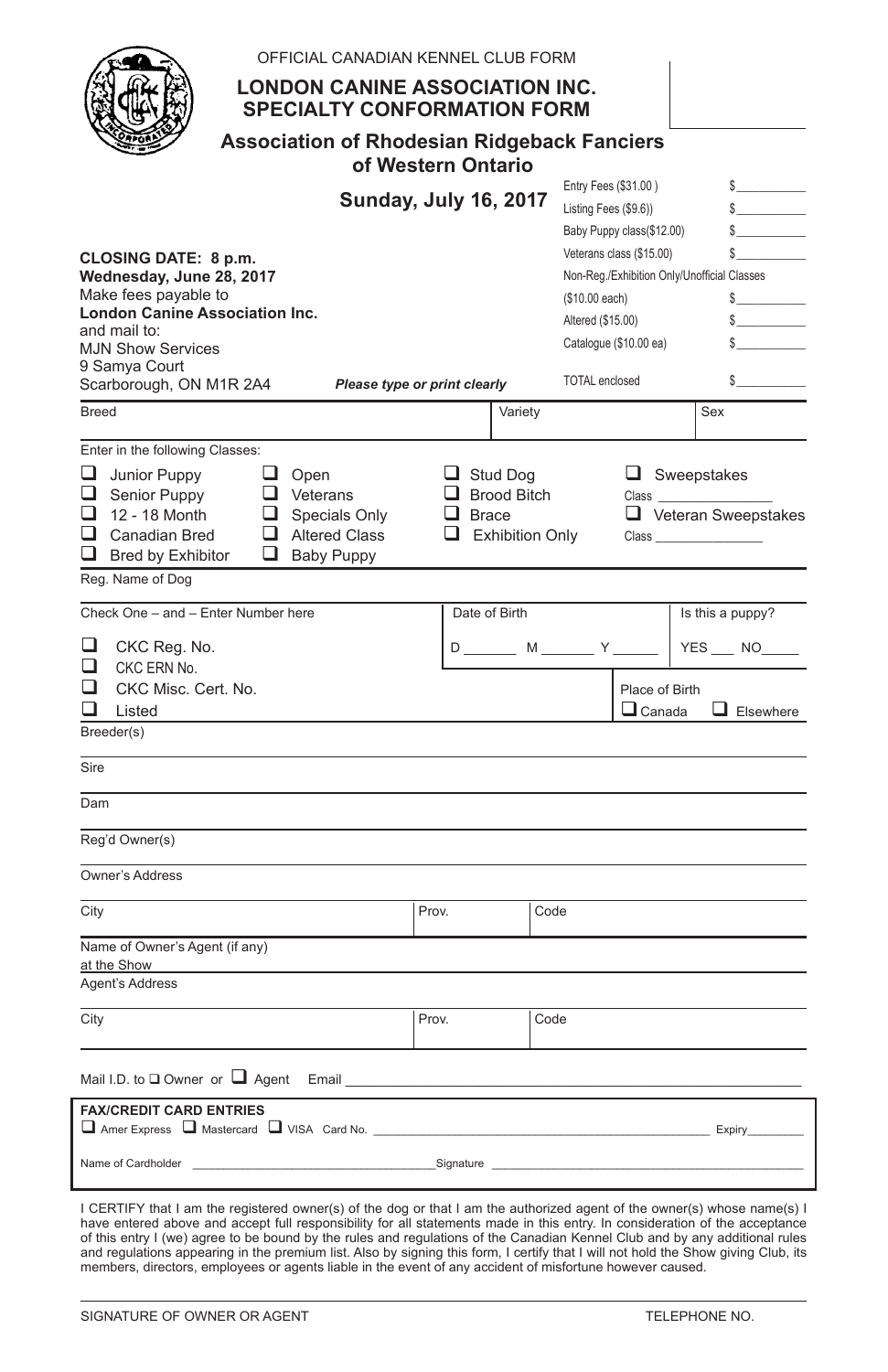## **ALL SPECIALTY CONFORMATION CLASSES – BOTH SEXES**

#### **OFFICIAL CLASSES (ALL SPECIALTIES)**

**Junior Puppy** – a dog between 6 months and under 9 months on day of show.

**Senior Puppy** – a dog between 9 months and under 12 months on day of show.

**12 – 18 Months** – a dog between 12 months and under 18 months on day of show.

**Canadian Bred** – a dog which is born in Canada. Champions of any country are excluded.

**Bred By Exhibitor** – dogs owned and handled in the ring by the breeder. The handler must be the owner/co-owner *and* breeder/co-breeder of the dog. The breeder/owner must handle the dog in this class, but need not handle the dog for further awards.

**Open Class** – for all dogs.

**Veterans** – for all dogs over seven years of age as of the date of the show. These dogs to compete for the regular placements and the 1st place Dog and Bitch will go on to compete for Best of Breed. The winner of the Veterans Class will not compete for points but go directly into the Best of Breed competition. Dogs entered in this class may be spayed or neutered.

**Specials Only** – dogs who are Canadian Champions only.

**Award of Merit** – At the judge's discretion, Awards of Merit may be awarded up to one Award for every ten dogs competing for Best of Breed. Rosettes will be given for the Awards of Merit which will be presented following Best of Breed.

#### **SEXUALLY ALTERED CLASSES**

Limited to dogs and bitches over 6 months of age which have been sexually altered by veterinarian procedure.

#### **NON-REGULAR CLASSES**

**Baby Puppy** – a dog between 3 months and under 6 months on day of show. Baby Puppies do not compete for points.

**Exhibition Only** – all dogs entered in this class shall be listed in the catalogue with the same particulars as dogs entered in regular competition. Dogs entered in this class may not compete in any Regular class but may enter and compete in Non-Regular classes and/or Parades.

**Brace:** Two dogs of same breed (not necessarily of the same sex) and must be handled by one person on one lead. Dogs may be spayed or neutered.

**Stud Dog & Get:** Entry comprises the Stud Dog and two or more of his Get, ownership in this class need not be identical. Stud Dog may be neutered.

**Brood Bitch & Progeny:** Entry comprises the Brood Bitch and two or more of her Progeny, ownership in this class need not be identical. Brood Bitch may be spayed.

*Each entrant for Brace, Stud Dog, or Brood Bitch must be entered in one of the Official Classes in the Specialty or Exhibition Only. All Get and Progeny must be entered in an Official Class.* 

*Each entrant for these Unofficial Classes must be entered in one of Official Classes in the Specialty or Exhibition Only. Dogs entered in Obedience cannot be used as part of these classes.*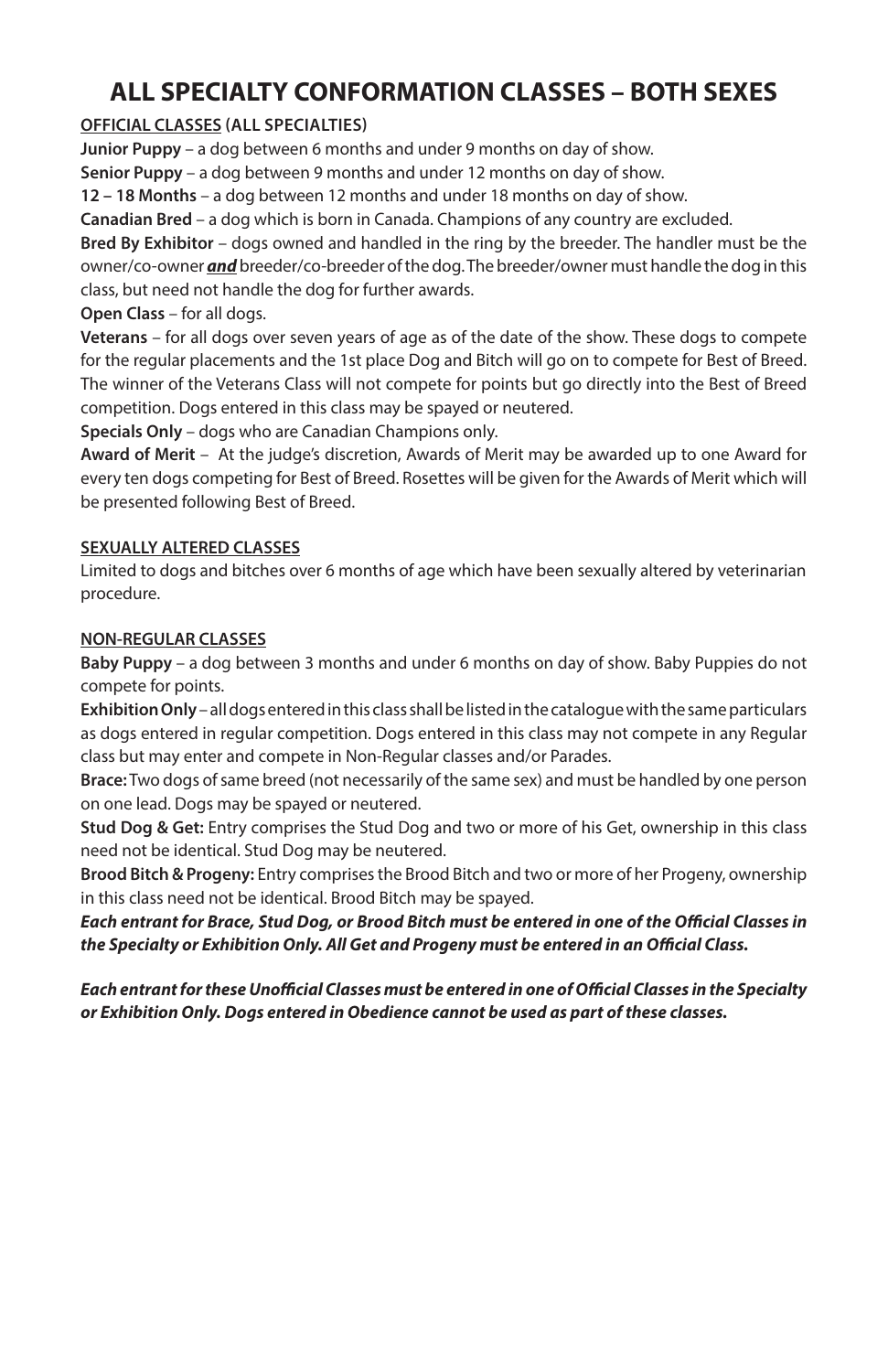### **RV Camping/Parking**

RV camping and parking is provided on a first come first served basis. On arrival campers will be directed to available spaces

### **DUE TO CONSTRUCTION WORK AT THE SITE NO WATER AND NO HYDRO HOOK UPS ARE AVAILABLE AND THERE WILL BE NO CHARGE FOR CAMPING**

The RV/Camping area will be available for admission starting on Friday July 14, 2017 at 5:00 p.m. and continuing for the duration of the show weekend.

The following motels/hotels may accept dogs. Some of them will require<br>**HOTELS/MOTELS** expressive a density of the Place using the acceptance of density require a deposit or room-cleaning fee. Please verify acceptance of dogs in rooms when making reservations and respect motel/hotel property to ensure you will be welcomed back.

> *If you are planning on leaving your dogs crated in your room, please do not leave them alone. Some dogs have a tendency to voice their disapproval to this situation and to the other guests.*

#### *PLEASE REMEMBER TO 'STOOP AND SCOOP'*

**Hilltop Hotel** 50 Simcoe St., Tillsonburg, ON (519) 842-5966

**Howard Johnson** 92 Simcoe St., Tillsonburg, ON (519) 842-7366

**Rosewood B & B** 7 Hyman St., Tillsonburg, ON (519) 842-8664

**Comfort Inn & Suites** 20 Samnah Cres., Ingersoll, ON (519) 425-1100

**Elm Hurst Inn & Country Spa**  415 Harris St., Ingersoll, ON 1-800-561-5321

**Dell Motel** 420 Talbot St., Delhi, ON (519) 582-1280

**Maple Leaf Motel** 381 Delhi St., Delhi, ON (519) 582-1021

**Microtel Inns and Suites** 811 Athlone Ave, Woodstock, ON (519) 537-2320 1-800-707-2147

**Quality Inn** 580 Bruin Blvd., Woodstock, ON (519) 537–5586

**Super 8 Motel** 562 Norwich Ave, Woodstock, ON (519) 421-4588

**Comfort Inn** 100 Centennial Ave., St. Thomas, ON (519) 633-4082

**Ramada Inn** 292 Wellington, St. Thomas, ON (519) 631-2860